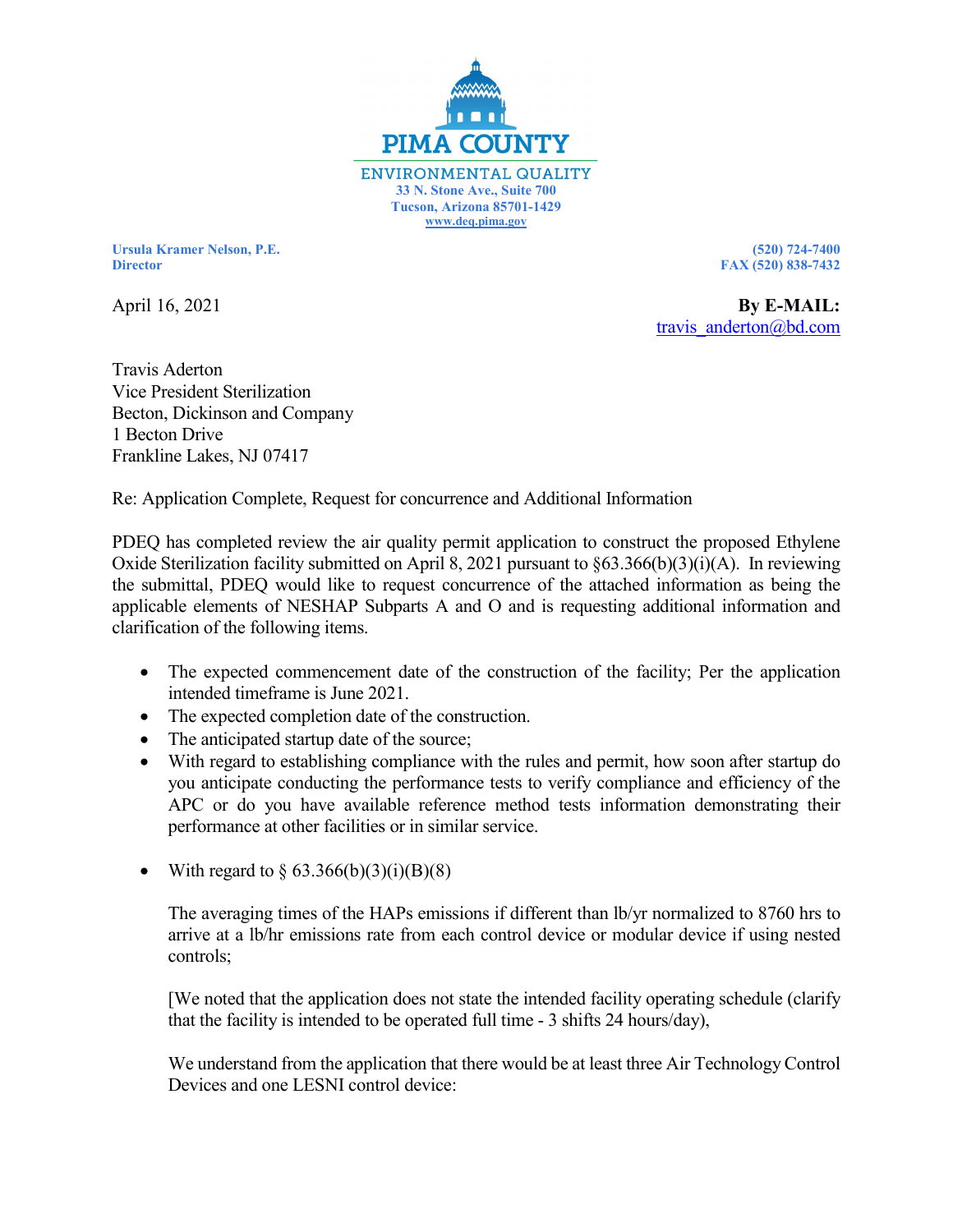- 1. What are the expected flow rate and concentration range expected from the LESNI thermal oxidizer discharge point?
- 2. Can you confirm the DLC area discharge point with capacity of 23,701 scfm and discharge concentration of 100  $\mu$ g/m<sup>3</sup>.
- 3. Can you confirm the Gas Room area discharge point with capacity of 3950 scfm and discharge concentration of 100 ug/m<sup>3</sup>.
- 4. Can you confirm the WIP area discharge point with capacity of 79,002 scfm and discharge concentration of 200 ug/m<sup>3</sup>.
- In accordance with our Class II permit application submittal requirements the application does not include a detailed description of the Air Pollution Control Devices (APC) devices, to include the name, make, model #'s and rated capacities if different, i.e are the nested modules in series of singular units. Maybe the room turnovers (volume of areas controlled vs flow rate (i.e. a proposed equipment list relating to the process or work areas controlled).
- Also is it your understanding that these emission discharge points are also subject to the NESHAP subpart O aeration room vent discharge point standards? Or is the aeration room as defined in NESHAP Subpart O limited to only one of these APC systems. We would like to have such detail on the APC units if using multiple such devices connected in series or dedicated one device from each of these areas and the extent to which devices are covered by what standards in NEHSHAP Subpart O, verses which are not required and strictly voluntary if any.
- Finally, the distances to the modeled concentrations presented from the discharge points

Sincerely,

James M. Jones Air Permit Engineer

Attachments: Mark-up of Applicability of Part 63 Subparts A and O highlighted with strike through for concurrence.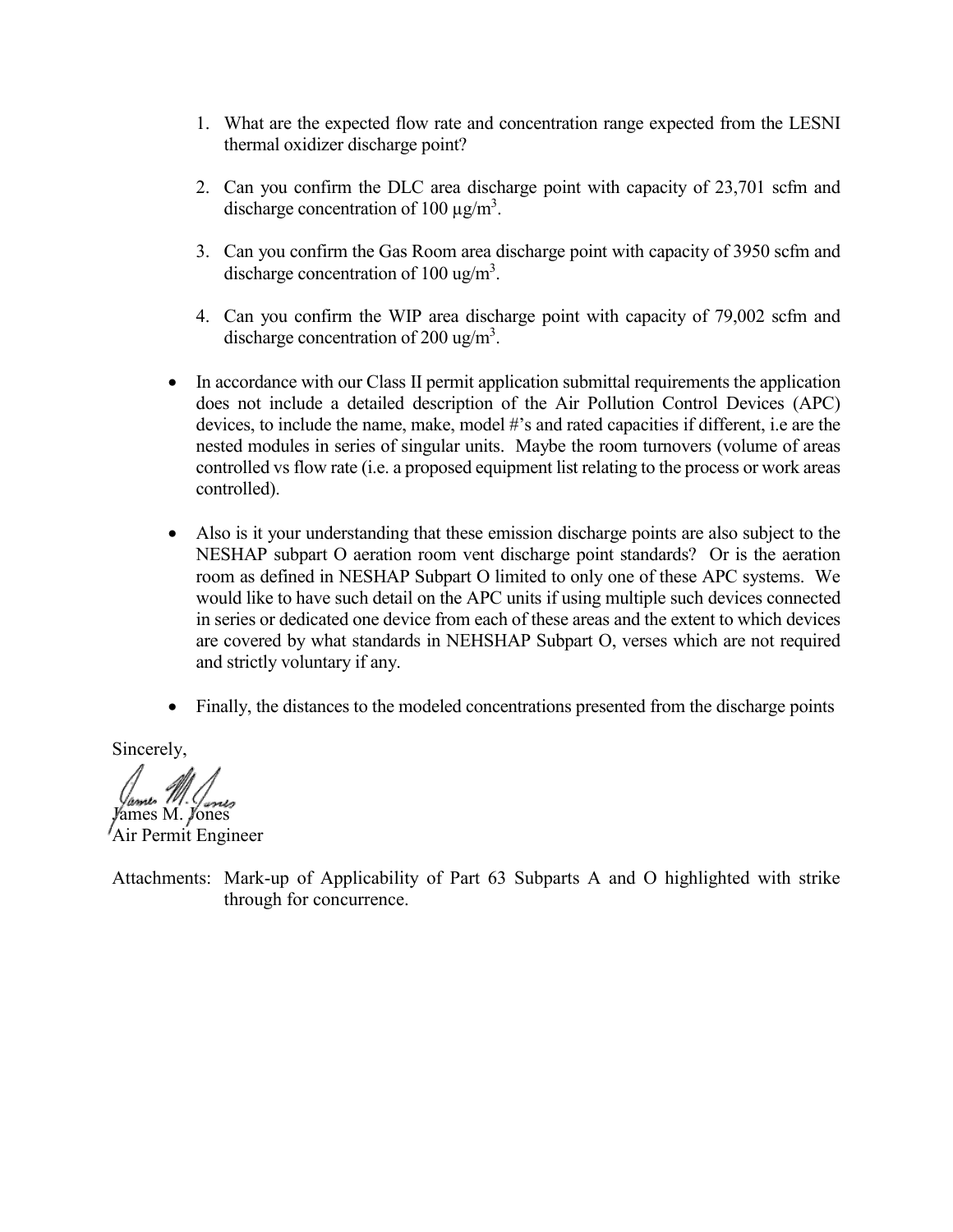# **e-CFR data is current as of March 15, 2021**

[Title 40](https://www.ecfr.gov/cgi-bin/text-idx?gp=&SID=5e27987baa3dcece364242439c4cec24&mc=true&tpl=/ecfrbrowse/Title40/40tab_02.tpl) → [Chapter I](https://www.ecfr.gov/cgi-bin/text-idx?gp=&SID=5e27987baa3dcece364242439c4cec24&mc=true&tpl=/ecfrbrowse/Title40/40chapterI.tpl) → [Subchapter C](https://www.ecfr.gov/cgi-bin/text-idx?gp=&SID=5e27987baa3dcece364242439c4cec24&mc=true&tpl=/ecfrbrowse/Title40/40CIsubchapC.tpl) → [Part 63](https://www.ecfr.gov/cgi-bin/retrieveECFR?gp=&SID=5e27987baa3dcece364242439c4cec24&mc=true&n=pt40.11.63&r=PART&ty=HTML) → Subpart O

[Browse Previous](https://www.ecfr.gov/cgi-bin/retrieveECFR?gp=&SID=5e27987baa3dcece364242439c4cec24&mc=true&r=SUBPART&n=sp40.11.63.n) | [Browse Next](https://www.ecfr.gov/cgi-bin/retrieveECFR?gp=&SID=5e27987baa3dcece364242439c4cec24&mc=true&r=SUBPART&n=sp40.11.63.p)

Title 40: Protection of Environment [PART 63—NATIONAL EMISSION STANDARDS FOR HAZARDOUS](https://www.ecfr.gov/cgi-bin/retrieveECFR?gp=&SID=5e27987baa3dcece364242439c4cec24&mc=true&n=pt40.11.63&r=PART&ty=HTML) AIR POLLUTANTS FOR SOURCE **[CATEGORIES](https://www.ecfr.gov/cgi-bin/retrieveECFR?gp=&SID=5e27987baa3dcece364242439c4cec24&mc=true&n=pt40.11.63&r=PART&ty=HTML)** 

# **Subpart O—Ethylene Oxide Emissions Standards for Sterilization Facilities**

| <b>Contents</b> |                                         |
|-----------------|-----------------------------------------|
|                 | §63.360 Applicability.                  |
|                 | §63.361 Definitions.                    |
|                 | §63.362 Standards.                      |
| §63.363         | Compliance and performance provisions.  |
|                 | §63.364 Monitoring requirements.        |
|                 | §63.365 Test methods and procedures.    |
| §63.366         | Reporting requirements.                 |
|                 | §63.367 Recordkeeping requirements.     |
|                 | §63.368 Implementation and enforcement. |

SOURCE: 59 FR 62589, Dec. 6, 1994, unless otherwise noted.

## $^{\textcolor{red}{\bullet}}$  [Back to Top](https://www.ecfr.gov/cgi-bin/text-idx?SID=fa23413a701b00b8ded2a0ec8d450156&mc=true&node=sp40.11.63.o&rgn=div6#_top)

### **§63.360 Applicability.**

(a) All sterilization sources using 1 ton (see definition) in sterilization or fumigation operations are subject to the emissions standards in §63.362, except as specified in paragraphs (b) through (e) of this section. Owners or operators of sources using 1 ton (see definition) subject to the provisions of this subpart must comply with the requirements of subpart A, of this part according to the applicability of subpart A of this part to such sources in Table 1 of this section.

### **TABLE 1 OF SECTION 63.360—GENERAL PROVISIONS APPLICABILITY TO SUBPART O**

| Reference  | subpart O <sup>a</sup> | <b>Applies to sources</b> Applies to sources<br>using 10 tons in using 1 to 10 tons in<br>subpart O <sup>a</sup> | Comment                                                                                                                   |
|------------|------------------------|------------------------------------------------------------------------------------------------------------------|---------------------------------------------------------------------------------------------------------------------------|
| 63.1(a)(1) |                        | Yes                                                                                                              | Additional terms defined in $\S 63.361$ ; when overlap<br>between subparts A and O occurs, subpart O takes<br>precedence. |
| 63.1(a)(2) |                        | Yes                                                                                                              |                                                                                                                           |
| 63.1(a)(3) |                        | $\rm Yes$                                                                                                        |                                                                                                                           |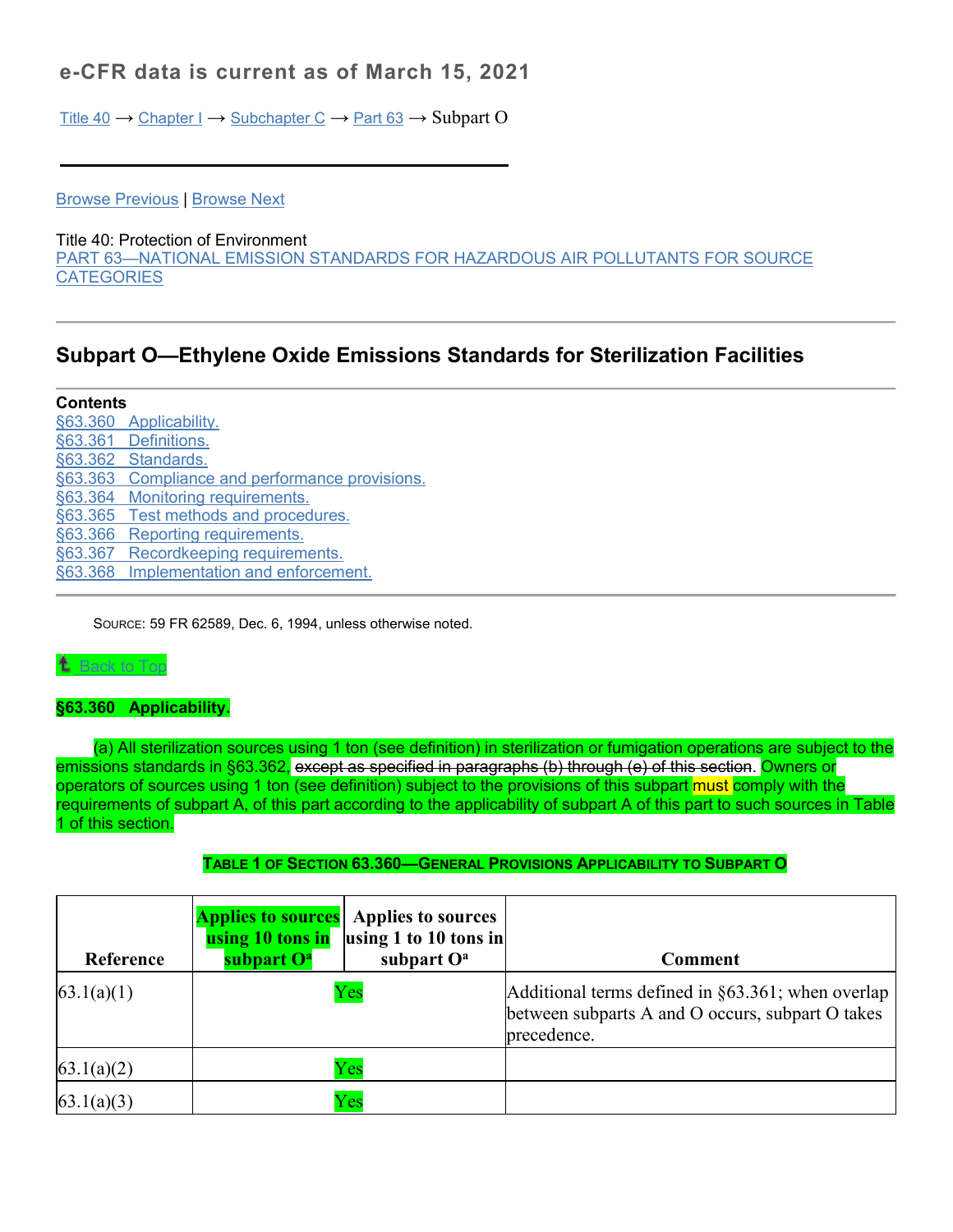| 63.1(a)(4)         | Yes            | Subpart O clarifies the applicability of each<br>paragraph in subpart A to sources subject to subpart<br>О.                                         |  |
|--------------------|----------------|-----------------------------------------------------------------------------------------------------------------------------------------------------|--|
| 63.1(a)(5)         | No             | Reserved.                                                                                                                                           |  |
| 63.1(a)(6)         | Yes            |                                                                                                                                                     |  |
| 63.1(a)(7)         | Yes            |                                                                                                                                                     |  |
| 63.1.1(a)(8)       | Yes            |                                                                                                                                                     |  |
| 63.1(a)(9)         | No             | Reserved.                                                                                                                                           |  |
| 63.1(a)(10)        | Yes            |                                                                                                                                                     |  |
| 63.1(a)(11)        | Yes            | §63.366(a) of subpart O also allows report<br>submissions via fax and on electronic media.                                                          |  |
| $63.1(a)(12)-(14)$ | Yes            |                                                                                                                                                     |  |
| $63.1(b)(1)-(2)$   | Yes            |                                                                                                                                                     |  |
| 63.1(b)(3)         | No             | §63.367 clarifies the applicability of recordkeeping<br>requirements for sources that determine they are<br>not subject to the emissions standards. |  |
| 63.1(c)(1)         | Yes            | Subpart O clarifies the applicability of each<br>paragraph in subpart A to sources subject to subpart<br>O in this table.                           |  |
| 63.1(c)(2)         | Yes            | $§63.360(f)$ exempts area sources subject to this<br>subpart from the obligation to obtain Title V<br>operating permits.                            |  |
| 63.1(c)(3)         | N <sub>o</sub> | Reserved.                                                                                                                                           |  |
| 63.1(c)(4)         | Yes            |                                                                                                                                                     |  |
| 63.1(c)(5)         | N <sub>o</sub> | §63.360 specifies applicability.                                                                                                                    |  |
| 63.1(c)(6)         | Yes            |                                                                                                                                                     |  |
| 63.1(d)            | No             | Reserved.                                                                                                                                           |  |
| 63.1(e)            | Yes            |                                                                                                                                                     |  |
| 63.2               | Yes            | Additional terms defined in $\S 63.361$ ; when overlap<br>between subparts A and O occurs, subpart O takes<br>precedence.                           |  |
| 63.3               | Yes            | Other units used in subpart O are defined in the text<br>of subpart O.                                                                              |  |
| $63.4(a)(1)-(3)$   | Yes            |                                                                                                                                                     |  |
| 63.4(a)(4)         | No             | Reserved.                                                                                                                                           |  |
| 63.4(a)(5)         | Yes            |                                                                                                                                                     |  |
| 63.4(b)            | Yes            |                                                                                                                                                     |  |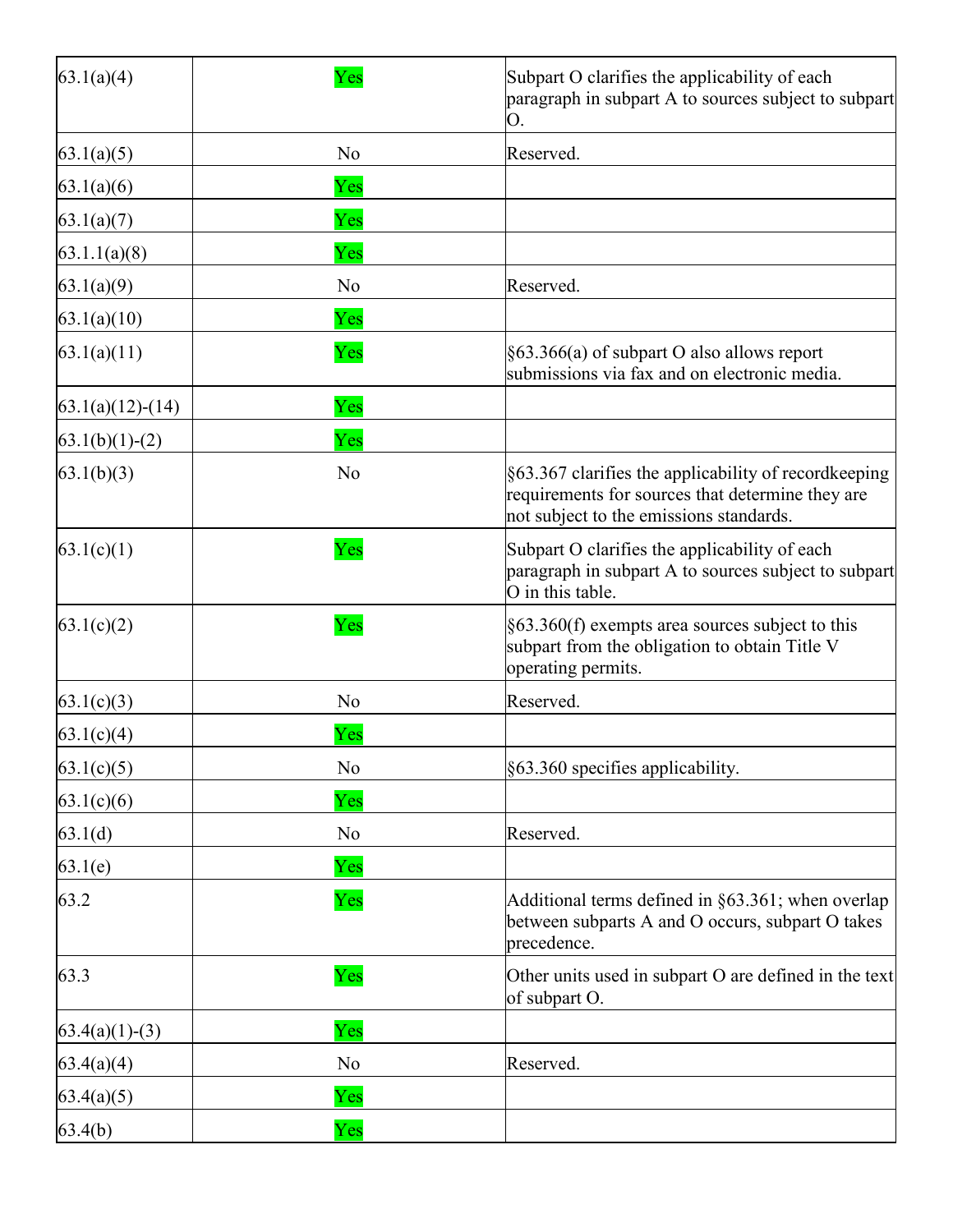| 63.4(c)                     | Yes                          |                                                                                                            |
|-----------------------------|------------------------------|------------------------------------------------------------------------------------------------------------|
| 63.5(a)                     | No                           | $\frac{1}{5}63.366(b)(1)$ contains applicability requirements<br>for constructed or reconstructed sources. |
| 63.5(b)(1)                  | Yes<br>No                    |                                                                                                            |
| 63.5(b)(2)                  | No                           | Reserved.                                                                                                  |
| 63.5(b)(3)                  | No                           | See §63.366(b)(2).                                                                                         |
| 63.5(b)(4)                  | Yes<br>No                    |                                                                                                            |
| 63.5(b)(5)                  | $\rm Yes$<br>No              | Reserved                                                                                                   |
| 63.5(b)(6)                  | Yes<br>No                    |                                                                                                            |
| 63.5(c)                     | No                           | Reserved.                                                                                                  |
| $63.5(d)(1)-(2)$            | No                           | See $\S 63.366(b)(3)$ .                                                                                    |
| $63.5(d)(3)-(4)$            | $\overline{{\rm Yes}}$<br>No |                                                                                                            |
| 63.5(e)                     | Yes<br>No                    |                                                                                                            |
| $63.5(f)(1)-(2)$            | No                           | See §63.366(b)(4).                                                                                         |
| 63.6(a)(1)                  | Yes                          |                                                                                                            |
| 63.6(a)(2)                  | No                           | §63.360 specifies applicability.                                                                           |
| $63.6(b)-(c)$               | No                           | $\frac{1}{5}63.360(g)$ specifies compliance dates for sources.                                             |
| 63.6(d)                     | No                           | Reserved.                                                                                                  |
| 63.6(e)                     | No                           | Subpart O does not contain any operation and<br>maintenance plan requirements.                             |
| 63.6(f)(1)                  | No                           | $\frac{1}{5}63.362(b)$ specifies when the standards apply.                                                 |
| 63.6(f)(2)(i)               | Yes                          |                                                                                                            |
| 63.6(f)(2)(ii)              | No                           | §63.363 specifies parameters for determining<br>compliance.                                                |
| $63.6(f)(2)(iii)$ -<br>(iv) | Yes                          |                                                                                                            |
| 63.6(f)(2)(v)               | No                           |                                                                                                            |
| 63.6(f)(3)                  | Yes                          |                                                                                                            |
| 63.6(g)                     | Yes                          |                                                                                                            |
| 63.6(h)                     | No                           | Subpart O does not contain any opacity or visible<br>emission standards.                                   |
| $63.6(i)(1)-(14)$           | Yes                          |                                                                                                            |
| 63.6(i)(15)                 | No                           | Reserved                                                                                                   |
| 63.6(i)(16)                 | Yes                          |                                                                                                            |
| 63.6(j)                     | Yes                          |                                                                                                            |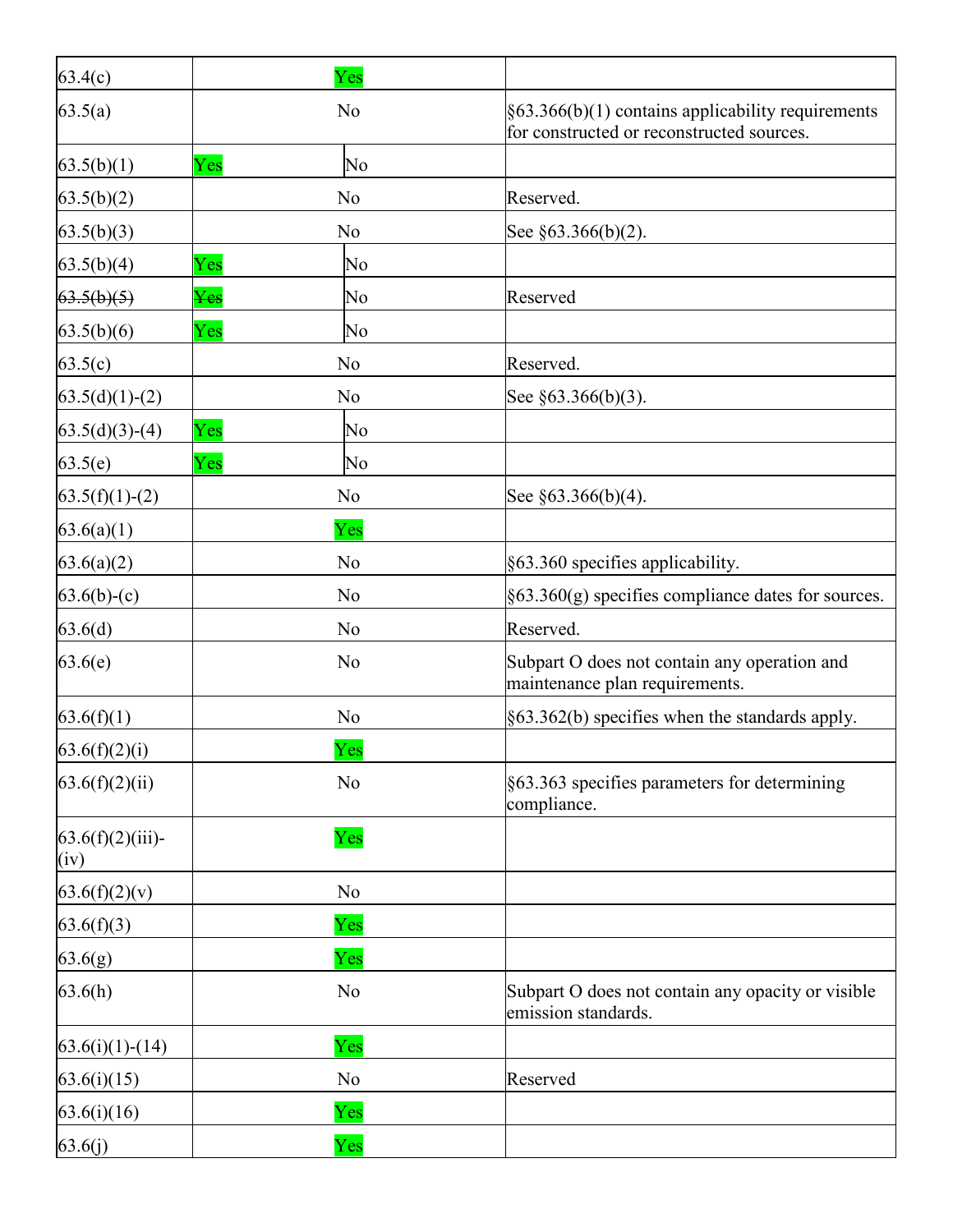| 63.7(a)(1)                  | Yes            |                                                                                                                           |
|-----------------------------|----------------|---------------------------------------------------------------------------------------------------------------------------|
| 63.7(a)(2)                  | Yes            |                                                                                                                           |
| 63.7(a)(3)                  | Yes            |                                                                                                                           |
| 63.7(b)                     | Yes            |                                                                                                                           |
| 63.7(c)<br>Yes              | No             |                                                                                                                           |
| Yes<br>63.7(d)              | No             |                                                                                                                           |
| 63.7(e)                     | Yes            | §63.365 also contains test methods specific to<br>sources subject to the emissions standards.                             |
| 63.7(f)                     | Yes            |                                                                                                                           |
| 63.7(g)(1)                  | Yes            |                                                                                                                           |
| 63.7(g)(2)                  | No             | Reserved                                                                                                                  |
| 63.7(g)(3)                  | Yes            |                                                                                                                           |
| 63.7(h)                     | Yes            |                                                                                                                           |
| 63.8(a)(1)                  | Yes            |                                                                                                                           |
| 63.8(a)(2)                  | Yes            |                                                                                                                           |
| 63.8(a)(3)                  | No             | Reserved                                                                                                                  |
| 63.8(a)(4)                  | Yes            |                                                                                                                           |
| 63.8(b)(1)                  | Yes            |                                                                                                                           |
| 63.8(b)(2)                  | Yes            |                                                                                                                           |
| 63.8(b)(3)                  | No             |                                                                                                                           |
| $63.8(c)(1)$ (i)-(ii)       | No             | A startup, shutdown, and malfunction plan is not<br>required for these standards.                                         |
| 63.8(c)(1)(iii)             | Yes            |                                                                                                                           |
| $63.8(c)(2)-(3)$            | Yes            |                                                                                                                           |
| $63.8(c)(4)-(5)$            | N <sub>o</sub> | Frequency of monitoring measurements is provided<br>in §63.364; opacity monitors are not required for<br>these standards. |
| 63.8(c)(6)                  | No             | Performance specifications for gas chromatographs<br>and temperature monitors are contained in §63.365.                   |
| $63.8(c)(7)(i)(A)$ -<br>(B) | N <sub>o</sub> | Performance specifications for gas chromatographs<br>and temperature monitors are contained in $\S 63.365$ .              |
| 63.8(c)(7)(i)(C)            | N <sub>o</sub> | Opacity monitors are not required for these<br>standards.                                                                 |
| 63.8(c)(7)(ii)              | No             | Performance specifications for gas chromatographs<br>and temperature monitors are contained in §63.365.                   |
| 63.8(c)(8)                  | No             |                                                                                                                           |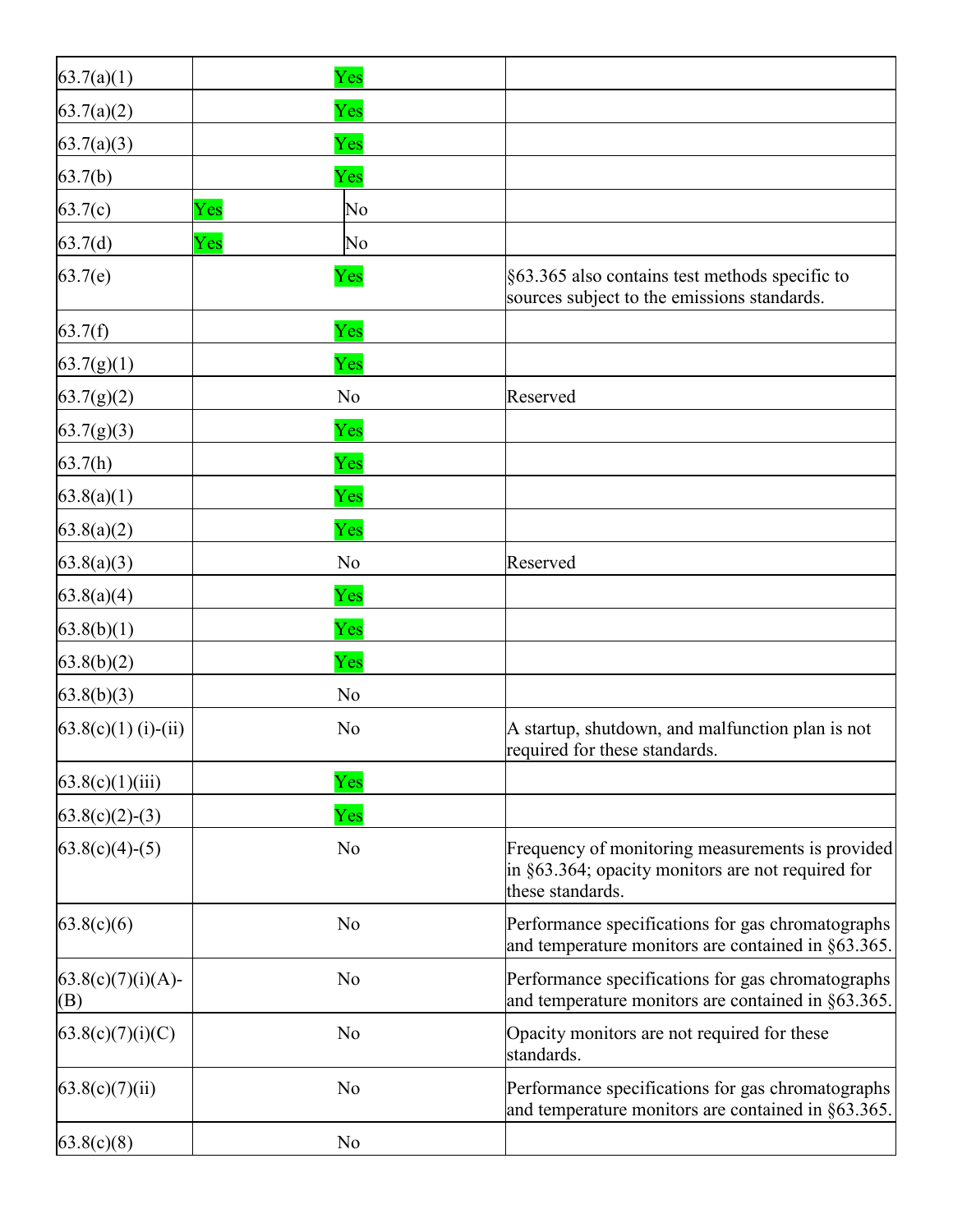| 63.8(d)                  | Yes | No             |                                                                                                                                             |
|--------------------------|-----|----------------|---------------------------------------------------------------------------------------------------------------------------------------------|
| 63.8(e)(1)               |     | Yes            |                                                                                                                                             |
| 63.8(e)(2)               |     | Yes            |                                                                                                                                             |
| 63.8(e)(3)               | Yes | No             |                                                                                                                                             |
| 63.8(e)(4)               |     | Yes            |                                                                                                                                             |
| 63.8(e)(5)(i)            |     | Yes            |                                                                                                                                             |
| 63.8(e)(5)(ii)           |     | No             | Opacity monitors are not required for these<br>standards.                                                                                   |
| $63.8(f)(1)-(5)$         |     | Yes            |                                                                                                                                             |
| 63.8(f)(6)               |     | No             |                                                                                                                                             |
| 63.8(g)(1)               |     | Yes            |                                                                                                                                             |
| 63.8(g)(2)               |     | N <sub>o</sub> |                                                                                                                                             |
| $63.8(g)(3)-(5)$         |     | Yes            |                                                                                                                                             |
| 63.9(a)                  |     | Yes            |                                                                                                                                             |
| $63.9(b)(1)-(i)$         |     | Yes            |                                                                                                                                             |
| $(63.9(b)(1)(ii)-(iii))$ |     | No             | $§63.366(c)(1)(i)$ contains language for sources that<br>increase usage such that the source becomes<br>subject to the emissions standards. |
| $63.9(b)(2)-(3)$         |     | Yes            | $§63.366(c)(3)$ contains additional information to be<br>included in the initial report for existing and new<br>sources.                    |
| $63.9(b)(4)-(5)$         |     | No             | $\S63.366(c)(1)(ii)$ and (iii) contains requirements for<br>new or reconstructed sources subject to the<br>emissions standards.             |
| 63.9(c)                  |     | Yes            |                                                                                                                                             |
| 63.9(d)                  |     | N <sub>o</sub> |                                                                                                                                             |
| 63.9(e)                  |     | Yes            |                                                                                                                                             |
| 63.9(f)                  |     | No             | Opacity monitors are not required for these<br>standards.                                                                                   |
| 63.9(g)(1)               |     | Yes            |                                                                                                                                             |
| $63.9(g)(2)-(3)$         |     | No             | Opacity monitors and relative accuracy testing are<br>not required for these standards.                                                     |
| $63.9(h)(1)-(3)$         |     | Yes            |                                                                                                                                             |
| 63.9(h)(4)               |     | No             | Reserved.                                                                                                                                   |
| 63.9(h)(5)               |     | No             | $\S63.366(c)(2)$ instructs sources to submit actual<br>data.                                                                                |
| 63.9(h)(6)               |     | Yes            |                                                                                                                                             |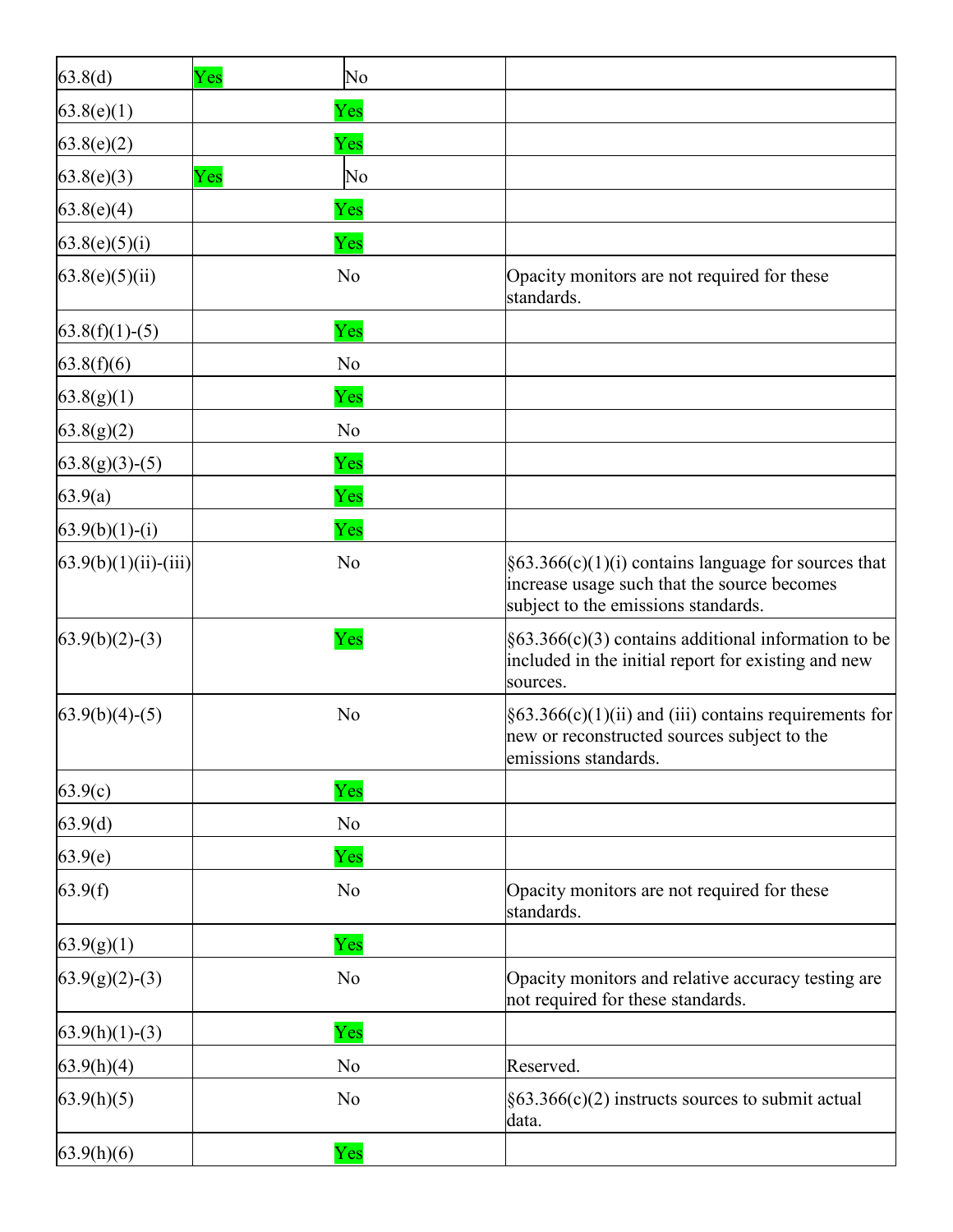| 63.9(i)                      | Yes            |                                                                                   |
|------------------------------|----------------|-----------------------------------------------------------------------------------|
| 63.9(j)                      | Yes            |                                                                                   |
| 63.9(k)                      | Yes            | Only as specified in $\S 63.9(j)$ .                                               |
| 63.10(a)                     | Yes            |                                                                                   |
| 63.10(b)(1)                  | Yes            |                                                                                   |
| 63.10(b)(2)(i)               | N <sub>o</sub> | Not applicable due to batch nature of the industry.                               |
| 63.10(b)(2)(ii)              | Yes            |                                                                                   |
| 63.10(b)(2)(iii)             | No             |                                                                                   |
| $63.10(b)(2)(iv)$ -<br>(v)   | No             | A startup, shutdown, and malfunction plan is not<br>required for these standards. |
| $63.10(b)(2)(vi)$ -<br>(xii) | Yes            |                                                                                   |
| 63.10(b)(2)(xiii)            | N <sub>o</sub> |                                                                                   |
| 63.10(b)(2)(xiv)             | Yes            |                                                                                   |
| 63.10(b)(3)                  | N <sub>o</sub> | $§63.367$ (b) and (c) contains applicability<br>determination requirements.       |
| 63.10(c)(1)                  | Yes            |                                                                                   |
| $63.10(c)(2)-(4)$            | No             | Reserved.                                                                         |
| 63.10(c)(5)                  | Yes            |                                                                                   |
| 63.10(c)(6)                  | N <sub>o</sub> |                                                                                   |
| 63.10(c)(7)                  | N <sub>o</sub> | Not applicable due to batch nature of the industry.                               |
| 63.10(c)(8)                  | Yes            |                                                                                   |
| 63.10(c)(9)                  | No             |                                                                                   |
| $63.10(c)(10)-(13)$          | Yes            |                                                                                   |
| Yes<br>63.10(c)(14)          | No             |                                                                                   |
| 63.10(c)(15)                 | N <sub>o</sub> | A startup, shutdown, and malfunction plan is not<br>required for these standards. |
| 63.10(d)(1)                  | Yes            |                                                                                   |
| 63.10(d)(2)                  | Yes            |                                                                                   |
| 63.10(d)(3)                  | N <sub>o</sub> | Subpart O does not contain opacity or visible<br>emissions standards.             |
| 63.10(d)(4)                  | Yes            |                                                                                   |
| 63.10(d)(5)                  | N <sub>o</sub> | A startup, shutdown, and malfunction plan is not<br>required for these standards. |
| 63.10(e)(1)                  | Yes            |                                                                                   |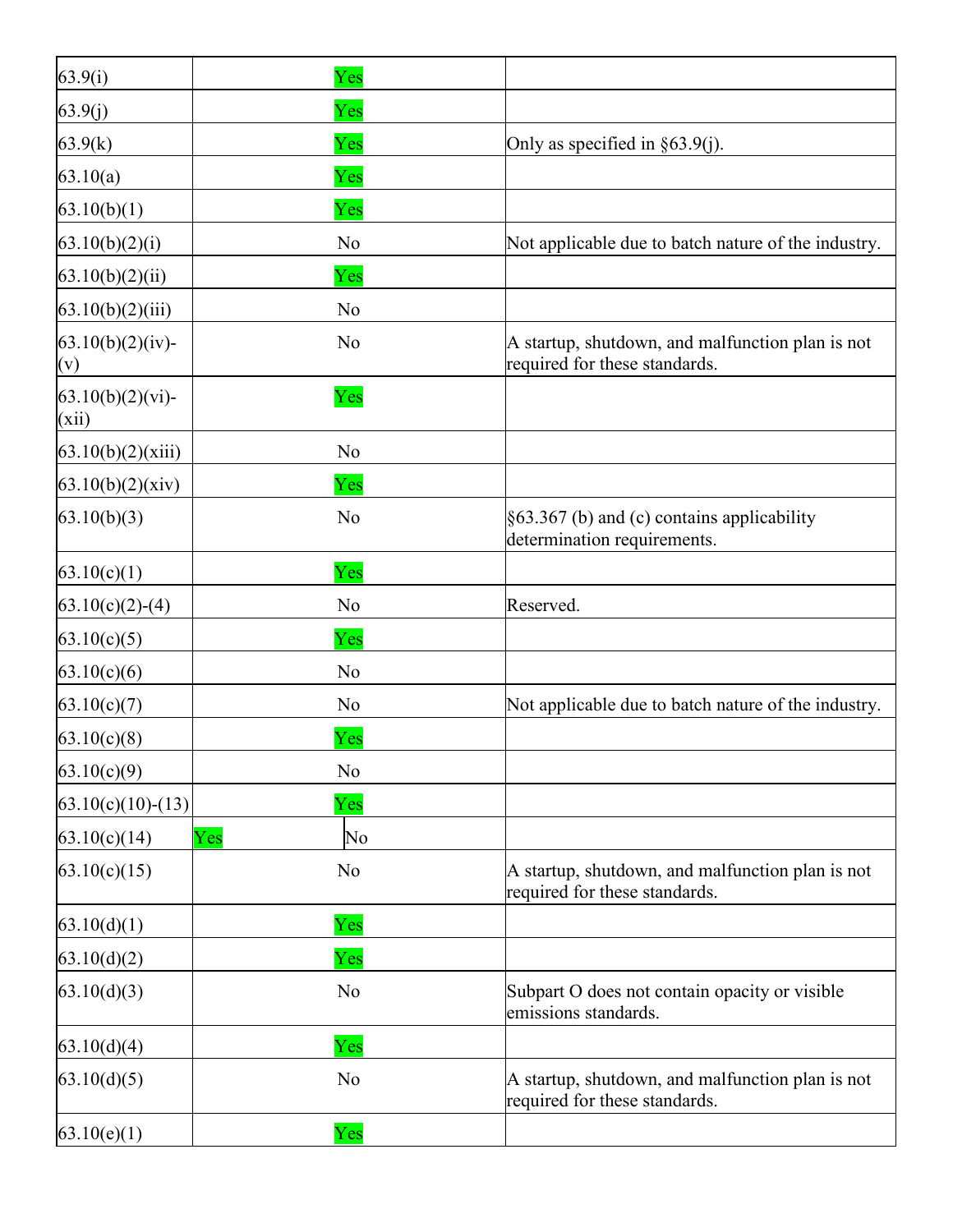| 63.10(e)(2)(i)                | Yes            |                                                                                                                                        |
|-------------------------------|----------------|----------------------------------------------------------------------------------------------------------------------------------------|
| 63.10(e)(2)(ii)               | N <sub>o</sub> | Opacity monitors are not required for these<br>standards.                                                                              |
| $63.10(e)(3)(i)$ -<br>(iv)    | Yes            |                                                                                                                                        |
| 63.10(e)(3)(v)                | N <sub>o</sub> | $\frac{1}{5}63.366(a)(3)$ specifies contents and submittal<br>dates for excess emissions and monitoring system<br>performance reports. |
| $63.10(e)(3)(vi)$ -<br>(viii) | Yes            |                                                                                                                                        |
| 63.10(e)(4)                   | N <sub>o</sub> | Opacity monitors are not required for these<br>standards.                                                                              |
| 63.10(f)                      | Yes            |                                                                                                                                        |
| 63.11                         | Yes            |                                                                                                                                        |
| 63.12-63.15                   | $\rm Yes$      |                                                                                                                                        |

aSee definition.

(b) Sterilization sources using less than 1 ton (see definition) are not subject to the emissions standards in §63.362. The recordkeeping requirements of §63.367(c) apply.

(c) This subpart does not apply to beehive fumigators.

(d) This subpart does not apply to research or laboratory facilities as defined in section 112(c)(7) of title III of the Clean Air Act Amendment of 1990.

(e) This subpart does not apply to ethylene oxide sterilization operations at stationary sources such as hospitals, doctors offices, clinics, or other facilities whose primary purpose is to provide medical services to humans or animals.

(f) If you are an owner or operator of an area source subject to this subpart, you are exempt from the obligation to obtain a permit under 40 CFR part 70 or 71, provided you are not required to obtain a permit under 40 CFR 70.3(a) or 71.3(a) for a reason other than your status as an area source under this subpart. Notwithstanding the previous sentence, you must continue to comply with the provisions of this subpart applicable to area sources.

(g) The owner or operator shall comply with the provisions of this subpart as follows:

(1) All sterilization chamber vents subject to the emissions standards in §63.362 with an initial startup date before December 6, 1998, no later than December 6, 1998.

(2) All sterilization chamber vents subject to the emissions standards in §63.362 with an initial startup date on or after December 6, 1998, immediately upon initial startup of the source.

(3) All sterilization chamber vents at sources using less than 1 ton of ethylene oxide that increase their ethylene oxide usage after December 6, 1998 such that the sterilization chamber vent becomes subject to the emissions standards in §63.362(c), immediately upon becoming subject to the emission standards.

(4) All aeration room vents subject to the emissions standards in §63.362 with an initial startup date before December 6, 2000, no later than December 6, 2000.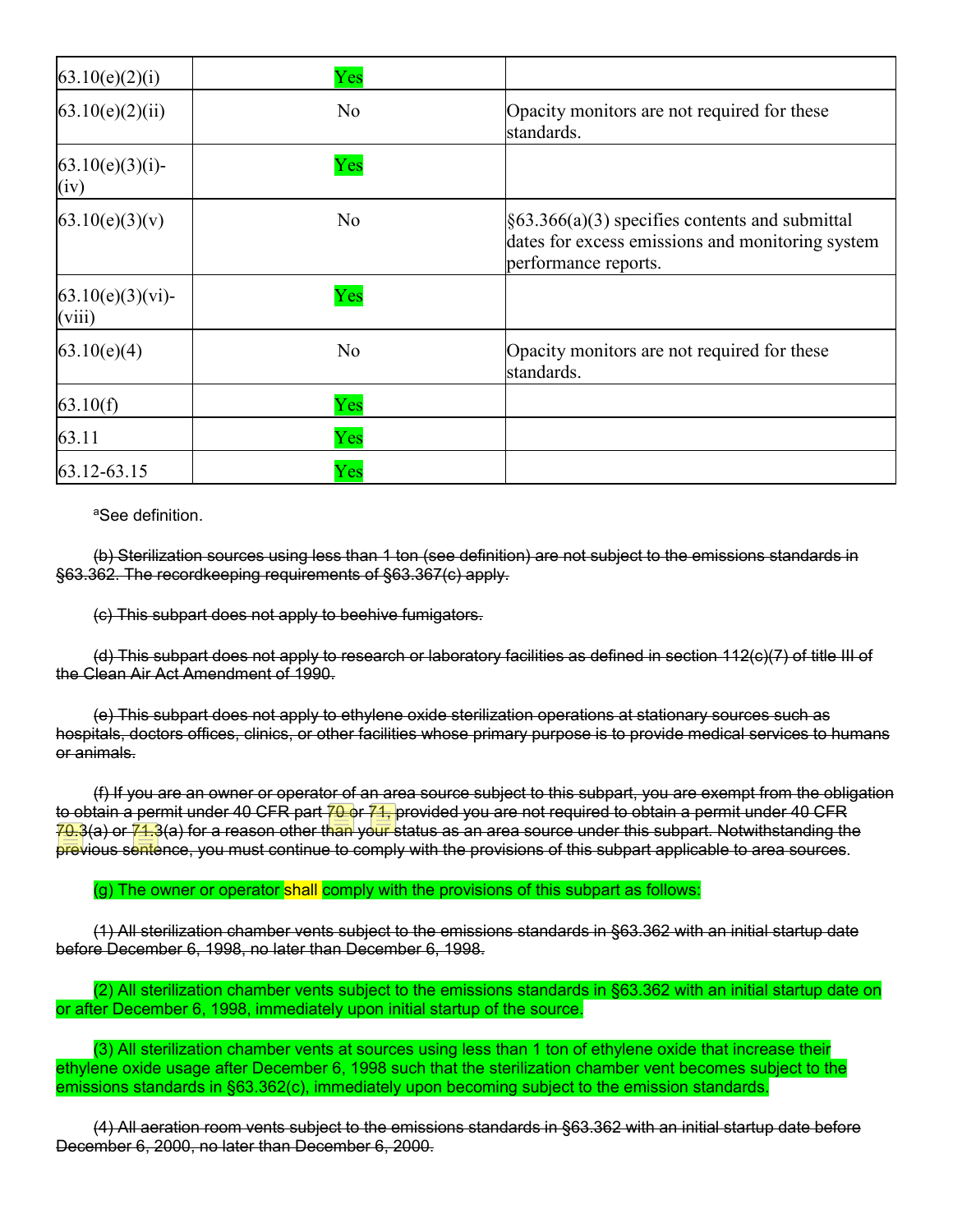(5) All aeration room vents subject to the emissions standards in §63.362 with an initial startup date on or after December 6, 2000, immediately upon initial startup of the source.

(6) All aeration room vents at sources using less than 10 tons that increase their ethylene oxide usage after December 6, 2000, such that the aeration room vents become subject to the emissions standards in §63.362, immediately upon becoming subject to the emission standards.

(7)-(10) [Reserved]

[59 FR 62589, Dec. 6, 1994, as amended at 61 FR 27788, June 3, 1996; 63 FR 66994, Dec. 4, 1998; 64 FR 67793, Dec. 3, 1999; 64 FR 69643, Dec. 14, 1999; 66 FR 55582, Nov. 2, 2001; 70 FR 75345, Dec. 19, 2005; 85 FR 73889, Nov. 19, 2020]

# **<sup>1</sup>** [Back to Top](https://www.ecfr.gov/cgi-bin/text-idx?SID=fa23413a701b00b8ded2a0ec8d450156&mc=true&node=sp40.11.63.o&rgn=div6#_top)

#### **§63.361 Definitions.**

Terms and nomenclature used in this subpart are defined in the Clean Air Act (the Act) as amended in 1990, §§63.2 and 63.3 of subpart A of this part, or in this section. For the purposes of subpart O, if the same term is defined in subpart A and in this section, it shall have the meaning given in this section.

*Aeration room* means any vessel or room that is used to facilitate off-gassing of ethylene oxide at a sterilization facility.

*Aeration room vent* means the point(s) through which the evacuation of ethylene oxide-laden air from an aeration room occurs.

*Baseline temperature* means a minimum temperature at the outlet from the catalyst bed of a catalytic oxidation control device or at the exhaust point from the combustion chamber of a thermal oxidation control device.

*Chamber exhaust vent* means the point(s) through which ethylene oxide-laden air is removed from the sterilization chamber during chamber unloading following the completion of sterilization and associated air washes.

*Compliance date* means the date by which a source subject to the emissions standards in §63.362 is required to be in compliance with the standard.

*Deviation* means any instance in which an affected source, subject to this subpart, or an owner or operator of such a source:

(1) Fails to meet any requirement or obligation established by this subpart including, but not limited to, any emission limitation (including any operating limit) or work practice standard;

(2) Fails to meet any term or condition that is adopted to implement an applicable requirement in this subpart and that is included in the operating permit for any affected source required to obtain such a permit; or

(3) Fails to meet any emission limitation (including any operating limit) or work practice standard in this subpart during startup, shutdown, or malfunction, regardless of whether or not such failure is permitted by this subpart.

*Effective date* means the date of promulgation in the FEDERAL REGISTER notice.

*Initial startup date* means the date when a source subject to the emissions standards in §63.362 first begins operation of a sterilization process.

*Manifolding emissions* means combining ethylene oxide emissions from two or more different vent types for the purpose of controlling these emissions with a single control device.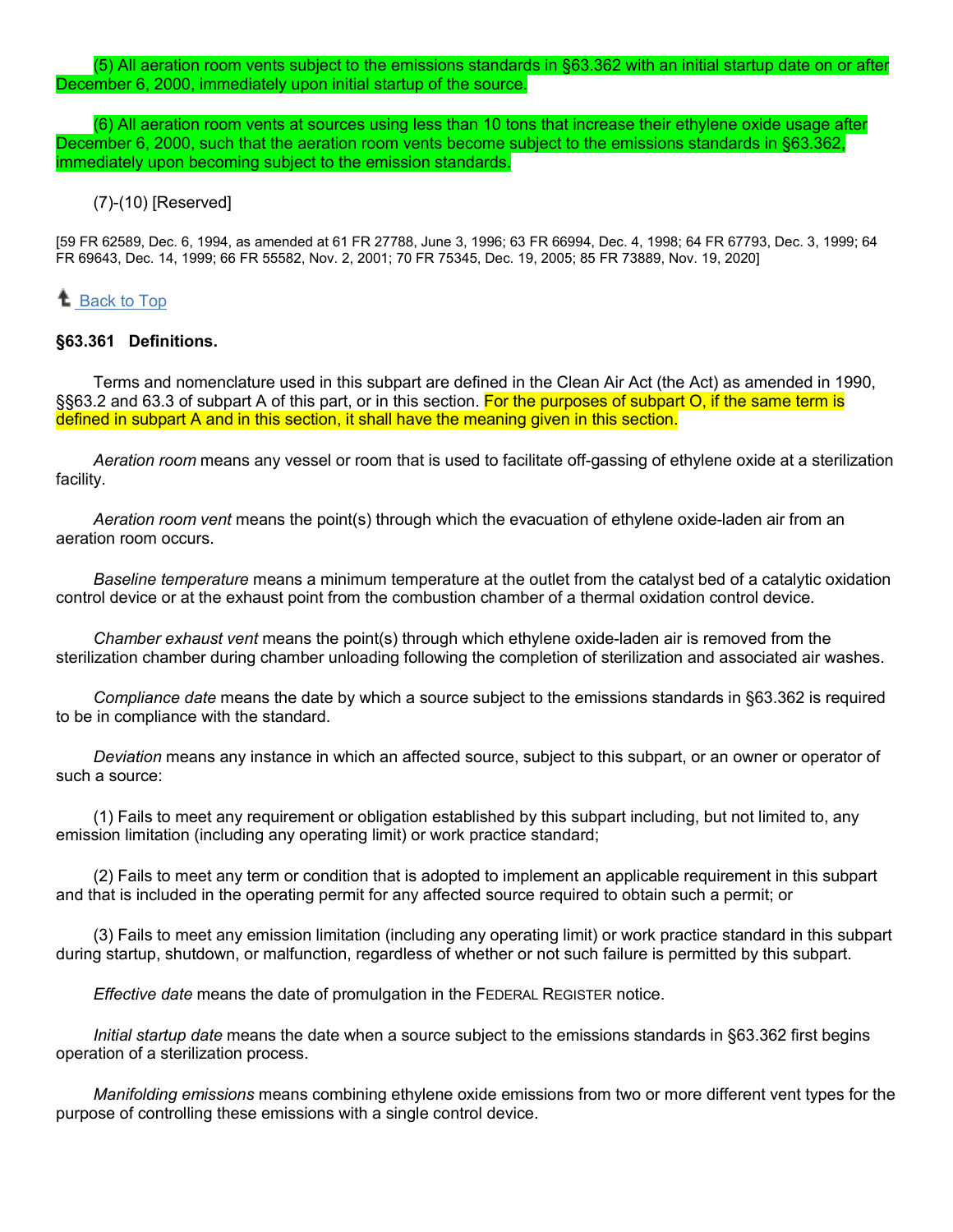*Maximum ethylene glycol concentration* means any concentration of ethylene glycol in the scrubber liquor of an acid-water scrubber control device established during a performance test when the scrubber achieves at least 99 percent control of ethylene oxide emissions.

*Maximum liquor tank level* means any level of scrubber liquor in the acid-water scrubber liquor recirculation tank established during a performance test when the scrubber achieves at least 99-percent control of ethylene oxide emissions.

*Oxidation temperature* means the temperature at the outlet point of a catalytic oxidation unit control device or at the exhaust point from the combustion chamber for a thermal oxidation unit control device.

*Source(s) using less than 1 ton* means source(s) using less than 907 kg (1 ton) of ethylene oxide within all consecutive 12-month periods after December 6, 1996.

*Source(s) using 1 ton* means source(s) using 907 kg (1 ton) or more of ethylene oxide within any consecutive 12-month period after December 6, 1996.

*Source(s) using 1 to 10 tons* means source(s) using 907 kg (1 ton) or more of ethylene oxide in any consecutive 12-month period but less than 9,070 kg (10 tons) of ethylene oxide in all consecutive 12-month periods after December 6, 1996.

*Source(s) using less than 10 tons* means source(s) using less than 9,070 kg (10 tons) of ethylene oxide in all consecutive 12-month periods after December 6, 1996.

*Source(s) using 10 tons* means source(s) using 9,070 kg (10 tons) or more of ethylene oxide in any consecutive 12-month period after December 6, 1996.

*Sterilization chamber* means any enclosed vessel or room that is filled with ethylene oxide gas, or an ethylene oxide/inert gas mixture, for the purpose of sterilizing and/or fumigating at a sterilization facility.

*Sterilization chamber vent* means the point (prior to the vacuum pump) through which the evacuation of ethylene oxide from the sterilization chamber occurs following sterilization or fumigation, including any subsequent air washes.

*Sterilization facility* means any stationary source where ethylene oxide is used in the sterilization or fumigation of materials.

*Sterilization operation* means any time when ethylene oxide is removed from the sterilization chamber through the sterilization chamber vent or the chamber exhaust vent or when ethylene oxide is removed from the aeration room through the aeration room vent.

*Thermal oxidizer* means all combustion devices except flares.

[59 FR 62589, Dec. 6, 1994, as amended at 66 FR 55583, Nov. 2, 2001]

## $^{\text{2}}$  [Back to Top](https://www.ecfr.gov/cgi-bin/text-idx?SID=fa23413a701b00b8ded2a0ec8d450156&mc=true&node=sp40.11.63.o&rgn=div6#_top)

### **§63.362 Standards.**

(a) Each owner or operator of a source subject to the provisions of this subpart shall comply with these requirements on and after the compliance date specified in §63.360(g). The standards of this section are summarized in Table 1 of this section.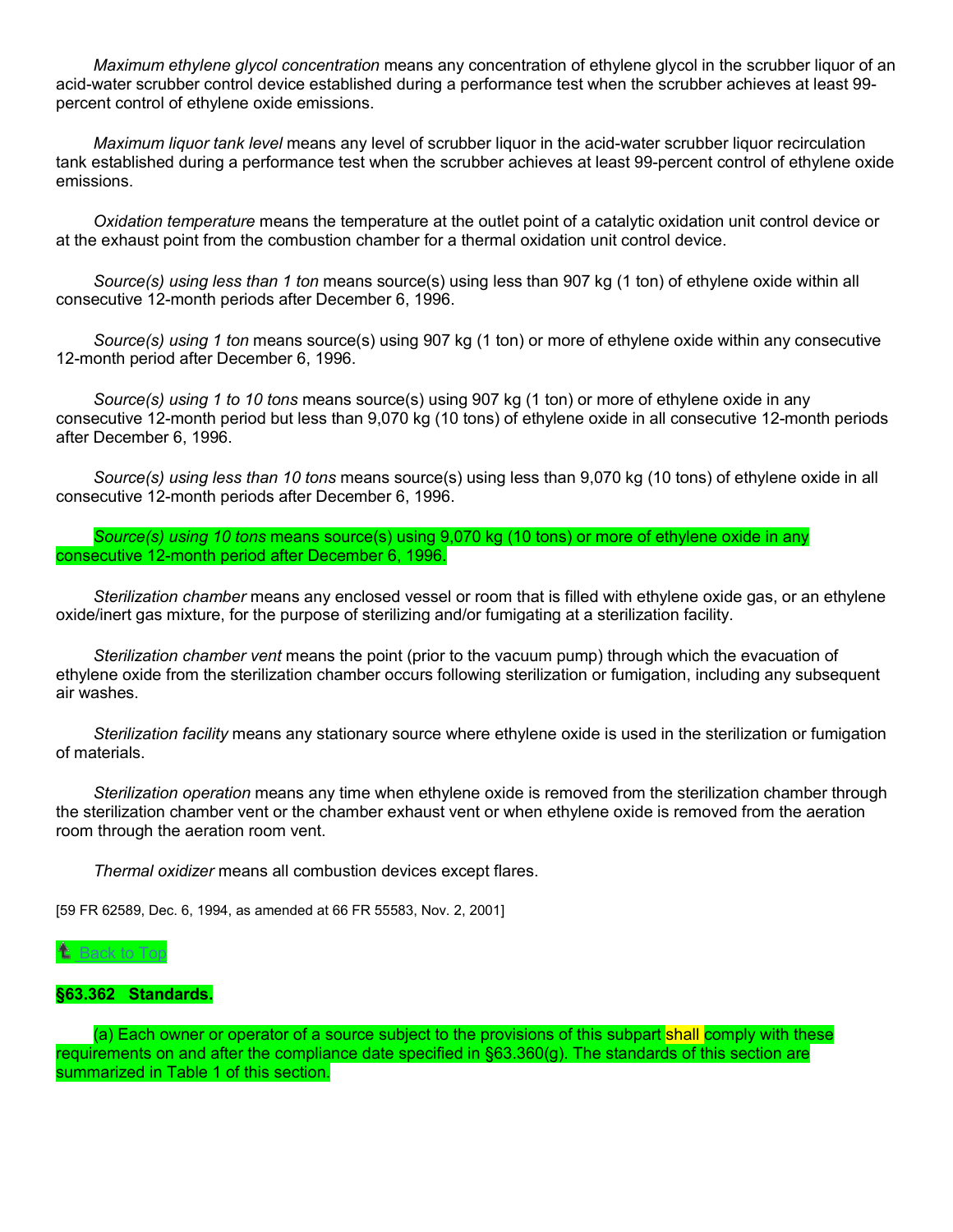### **TABLE 1 OF SECTION 63.362—STANDARDS FOR ETHYLENE OXIDE COMMERCIAL STERILIZERS AND FUMIGATORS**

| <b>Existing and</b><br>new sources | <b>Source type</b>                                                       | <b>Sterilization</b><br>chamber vent              | <b>Aeration room vent</b>                                                                   | <b>Chamber</b><br>exhaust vent |
|------------------------------------|--------------------------------------------------------------------------|---------------------------------------------------|---------------------------------------------------------------------------------------------|--------------------------------|
| Source size                        | $\leq 907 \text{ kg} (\leq 1 \text{ ton})$                               |                                                   | No control required; minimal recordkeeping requirements apply (see<br>$\frac{63.367(e)}{6}$ |                                |
|                                    | $\geq 907$ kg and $\leq 9,070$<br>$kg (21 \text{ ton and} < 10$<br>tons) | 99% emission<br>reduction (see<br>$\{63.362(e)\}$ | <del>No control</del>                                                                       | <del>No contro</del>           |
|                                    | $\frac{1}{2}070 \text{ kg} (\geq 10 \text{ tons})$ 99% emission          | reduction (see<br>§63.362(c)                      | ppm maximum outlet<br>concentration or 99% emission<br>reduction (see $\S 63.362(d)$ )      | No control                     |

(b) *Applicability of emission limits.* The emission limitations of paragraphs (c), (d), and (e) of this section apply during sterilization operation. The emission limitations do not apply during periods of malfunction.

(c) *Sterilization chamber vent at sources using 1 ton.* Each owner or operator of a sterilization source using 1 ton shall reduce ethylene oxide emissions to the atmosphere by at least 99 percent from each sterilization chamber vent.

(d) *Aeration room vent at sources using 10 tons.* Each owner or operator of a sterilization source using 10 tons shall reduce ethylene oxide emissions to the atmosphere from each aeration room vent to a maximum concentration of 1 ppmv or by at least 99 percent, whichever is less stringent, from each aeration room vent.

### (e) [Reserved]

[59 FR 62589, Dec. 6, 1994, as amended at 66 FR 55583, Nov. 2, 2001]

# **L** [Back to Top](https://www.ecfr.gov/cgi-bin/text-idx?SID=fa23413a701b00b8ded2a0ec8d450156&mc=true&node=sp40.11.63.o&rgn=div6#_top)

### **§63.363 Compliance and performance provisions.**

(a)(1) The owner or operator of a source subject to emissions standards in §63.362 shall conduct an initial performance test using the procedures listed in §63.7 according to the applicability in Table 1 of §63.360, the procedures listed in this section, and the test methods listed in §63.365.

(2) The owner or operator of all sources subject to these emissions standards shall complete the performance test within 180 days after the compliance date for the specific source as determined in §63.360(g).

(b) The procedures in paragraphs (b)(1) through (3) of this section shall be used to determine initial compliance with the emission limits under §63.362(c), the sterilization chamber vent standard and to establish operating limits for the control devices:

(1) The owner or operator shall determine the efficiency of control devices used to comply with §63.362(c) using the test methods and procedures in §63.365(b).

(2) For facilities with acid-water scrubbers, the owner or operator shall establish as an operating limit either:

(i) The maximum ethylene glycol concentration using the procedures described in §63.365(e)(1); or

(ii) The maximum liquor tank level using the procedures described in §63.365(e)(2).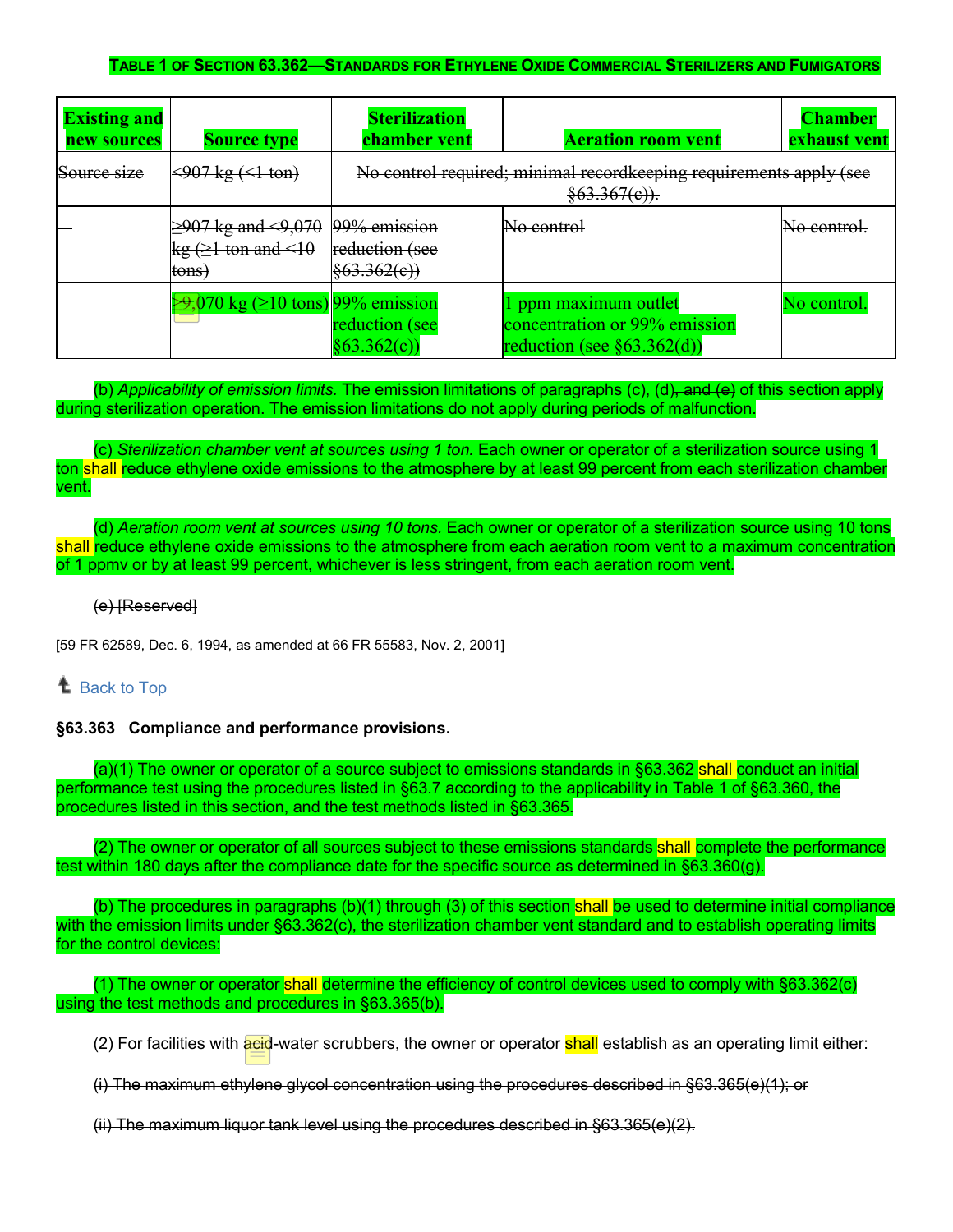(3) For facilities with catalytic oxidizers or thermal oxidizers, the operating limit consists of the recommended minimum oxidation temperature provided by the oxidation unit manufacturer for an operating limit.

### (4) Facilities with catalytic oxidizers shall comply with one of the following work practices:

(i) Once per year after the initial compliance test, conduct a performance test during routine operations, i.e., with product in the chamber using the procedures described in §63.365(b) or (d) as appropriate. If the percent efficiency is less than 99 percent, restore the catalyst as soon as practicable but no later than 180 days after conducting the performance test; or

(ii) Once per year after the initial compliance test, analyze ethylene oxide concentration data from §63.364(e) or a continuous emission monitoring system (CEMS) and restore the catalyst as soon as practicable but no later than 180 days after data analysis; or,

(iii) Every 5 years, beginning 5 years after the initial compliance test (or by December 6, 2002, whichever is later), replace the catalyst bed with new catalyst material.

 $(c)$  The procedures in paragraphs  $(c)(1)$  through (3) of this section shall be used to determine initial compliance with the emission limits under §63.362(d), the aeration room vent standard:

(1) The owner or operator shall comply with either paragraph (b)(2) or (3) of this section.

(2) Determine the concentration of ethylene oxide emitted from the aeration room into the atmosphere (after any control device used to comply with §63.362(d)) using the methods in §63.365(c)(1); or

(3) Determine the efficiency of the control device used to comply with §63.362(d) using the test methods and procedures in §63.365(d)(2).

### (d) [Reserved]

(e) For facilities complying with the emissions limits under §63.362 with a control technology other than acidwater scrubbers or catalytic or thermal oxidizers, the owner or operator of the facility shall provide to the Administrator or delegated authority information describing the design and operation of the air pollution control system, including recommendations for the operating parameters to be monitored to demonstrate continuous compliance. Based on this information, the Administrator will determine the operating parameter(s) to be measured during the performance test. During the performance test required in paragraph (a) of this section, using the methods approved in §63.365(g), the owner or operator shall determine the site-specific operating limit(s)for the operating parameters approved by the Administrator.

(f) A facility must demonstrate continuous compliance with each operating limit and work practice standard required under this section, except during periods of startup, shutdown, and malfunction, according to the methods specified in §63.364.

[66 FR 55583, Nov. 2, 2001]

<sup>1</sup> [Back to Top](https://www.ecfr.gov/cgi-bin/text-idx?SID=fa23413a701b00b8ded2a0ec8d450156&mc=true&node=sp40.11.63.o&rgn=div6#_top)

### **§63.364 Monitoring requirements.**

(a)(1) The owner or operator of a source subject to emissions standards in §63.362 shall comply with the monitoring requirements in §63.8 of subpart A of this part, according to the applicability in Table 1 of §63.360, and in this section.

(2) Each owner or operator of an ethylene oxide sterilization facility subject to these emissions standards shall monitor the parameters specified in this section. All monitoring equipment shall be installed such that representative measurements of emissions or process parameters from the source are obtained. For monitoring equipment purchased from a vendor, verification of the operational status of the monitoring equipment shall include completion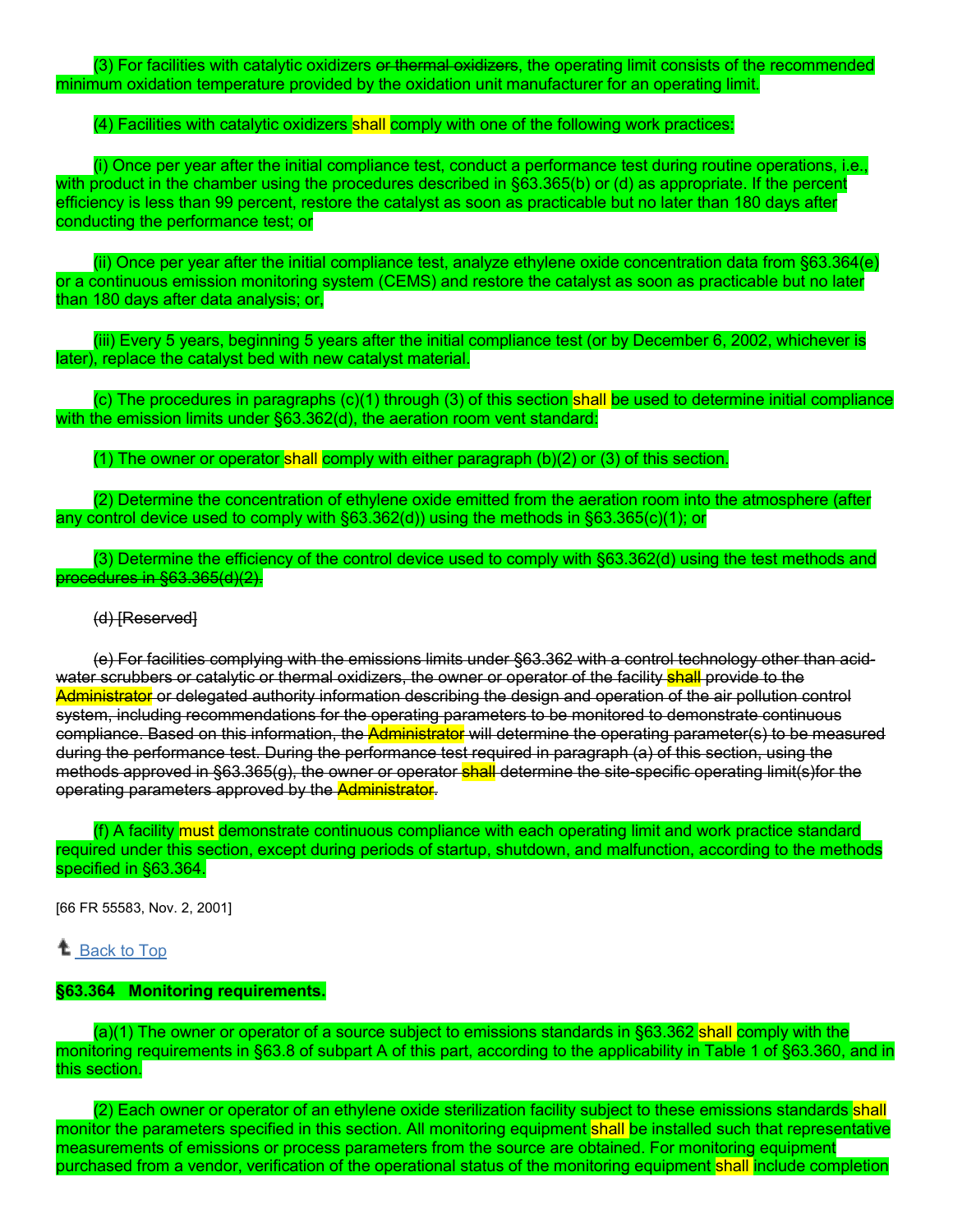### of the manufacturer's written specifications or recommendations for installation, operation, and calibration of the system.

(b) For sterilization facilities complying with §63.363(b) or (d) through the use of an acid-water scrubber, the owner or operator shall either:

(1) Sample the scrubber liquor and analyze and record once per week the ethylene glycol concentration of the scrubber liquor using the test methods and procedures in §63.365(e)(1). Monitoring is required during a week only if the scrubber unit has been operated; or

(2) Measure and record once per week the level of the scrubber liquor in the recirculation tank. The owner or operator shall install, maintain, and use a liquid level indicator to measure the scrubber liquor tank level (i.e., a marker on the tank wall, a dipstick, a magnetic indicator, etc.). Monitoring is required during a week only if the scrubber unit has been operated.

(c) For sterilization facilities complying with §63.363(b) or (c) through the use of catalytic oxidation or thermal oxidation, the owner or operator shall either comply with §63.364(e) or continuously monitor and record the oxidation temperature at the outlet to the catalyst bed or at the exhaust point from the thermal combustion chamber using the temperature monitor described in paragraph (c)(4) of this section. Monitoring is required only when the oxidation unit is operated. From 15-minute or shorter period temperature values, a data acquisition system for the temperature monitor shall compute and record a daily average oxidation temperature. Strip chart data shall be converted to record a daily average oxidation temperature each day any instantaneous temperature recording falls below the minimum temperature.

# (1)-(3) [Reserved]

(4) The owner or operator shall install, calibrate, operate, and maintain a temperature monitor accurate to within ±5.6 °C (±10 °F) to measure the oxidation temperature. The owner or operator shall <mark>verify the accuracy of the</mark> temperature monitor twice each calendar year with a reference temperature monitor (traceable to National Institute of Standards and Technology (NIST) standards or an independent temperature measurement device dedicated for this purpose). During accuracy checking, the probe of the reference device shall be at the same location as that of the temperature monitor being tested. As an alternative, the accuracy temperature monitor may be verified in a calibrated oven (traceable to NIST standards).

(d) For sterilization facilities complying with §63.363(b) or (c) through the use of a control device other than acid-water scrubbers or catalytic or thermal oxidizers, the owner or operator shall monitor the parameters as approved by the Administrator using the methods and procedures in §63.365(g).

(e) Measure and record once per hour the ethylene oxide concentration at the outlet to the atmosphere after any control device according to the procedures specified in §63.365(c)(1). The owner or operator shall compute and record a 24-hour average daily. The owner or operator will install, calibrate, operate, and maintain a monitor consistent with the requirements of performance specification (PS) 8 or 9 in 40 CFR part 60, appendix B, to measure ethylene oxide. The daily calibration requirements of section 7.2 of PS-9 or Section 13.1 of PS-8 are required only on days when ethylene oxide emissions are vented to the control device.

### (f) [Reserved]

[59 FR 62589, Dec. 6, 1994, as amended at 66 FR 55584, Nov. 2, 2001; 79 FR 11283, Feb. 27, 2014]

# <sup>1</sup> [Back to Top](https://www.ecfr.gov/cgi-bin/text-idx?SID=fa23413a701b00b8ded2a0ec8d450156&mc=true&node=sp40.11.63.o&rgn=div6#_top)

# **§63.365 Test methods and procedures.**

(a) *Performance testing.* The owner or operator of a source subject to the emissions standards in §63.362 shall comply with the performance testing requirements in §63.7 of subpart A of this part, according to the applicability in Table 1 of §63.360, and in this section.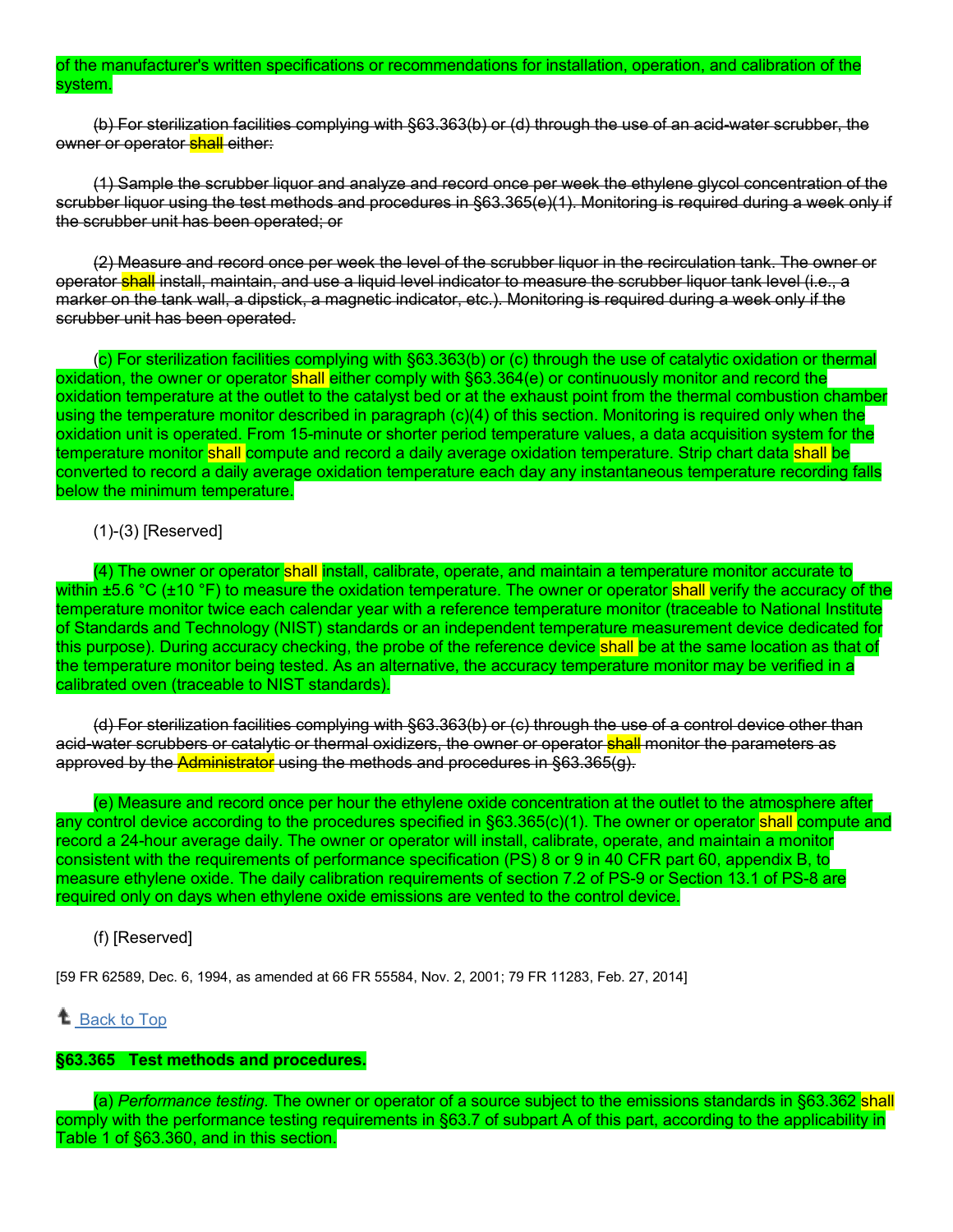(b) *Efficiency at the sterilization chamber vent.* California Air Resources Board (CARB) Method 431 or the following procedures shall be used to determine the efficiency of all types of control devices used to comply with §63.362(c), sterilization chamber vent standard.

(1) *First evacuation of the sterilization chamber.* These procedures shall be performed on an empty sterilization chamber, charged with a typical amount of ethylene oxide, for the duration of the first evacuation under normal operating conditions (i.e., sterilization pressure and temperature).

(i) The amount of ethylene oxide loaded into the sterilizer  $(W<sub>e</sub>)$  shall be determined by either:

(A) Weighing the ethylene oxide gas cylinder(s) used to charge the sterilizer before and after charging. Record these weights to the nearest 45 g (0.1 lb). Multiply the total mass of gas charged by the weight percent ethylene oxide present in the gas.

(B) Installing calibrated rotameters at the sterilizer inlet and measuring flow rate and duration of sterilizer charge. Use the following equation to convert flow rate to weight of ethylene oxide:

$$
W_c = F_v \times t \times \% \, EO_v \times \left(\frac{MW}{SV}\right)
$$

[View or download PDF](https://www.ecfr.gov/graphics/pdfs/er06de94.024.pdf)

where:

 $W<sub>c</sub>$  = weight of ethylene oxide charged, g (lb)

Fv = volumetric flow rate, liters per minute (L/min) corrected to 20 °C and 101.325 kilopascals (kPa) (scf per minute (scfm) corrected to 68 °F and 1 atmosphere of pressure (atm)); the flowrate must be constant during time (t)

t = time, min

 $%EO_{v}$  = volume fraction ethylene oxide

SV = standard volume, 24.05 liters per mole (L/mole) = 22.414 L/mole ideal gas law constant corrected to 20 °C and 101.325 kPa (385.32 scf per mole (scf/mole) = 359 scf/mole ideal gas law constant corrected to 68 °F and 1 atm).

MW = molecular weight of ethylene oxide, 44.05 grams per gram-mole (g/g-mole) (44.05 pounds per pound-mole (lb/lb-mole)), or

(C) Calculating the mass based on the conditions of the chamber immediately after it has been charged using the following equation:

$$
W_c = \frac{MW \times \%EO_v \times P \times V}{R \times T}
$$

[View or download PDF](https://www.ecfr.gov/graphics/pdfs/er06de94.025.pdf)

where:

P = chamber pressure, kPa (psia)

V = chamber volume, liters (L) (ftɜ)

R = gas constant, 8.313 L·kPa/g-mole·(10.73 psia·ft¾/mole°R)

 $T =$  temperature,  $K$  ( ${}^{\circ}R$ )

NOTE: If the ethylene oxide concentration is in weight percent, use the following equation to calculate mole fraction: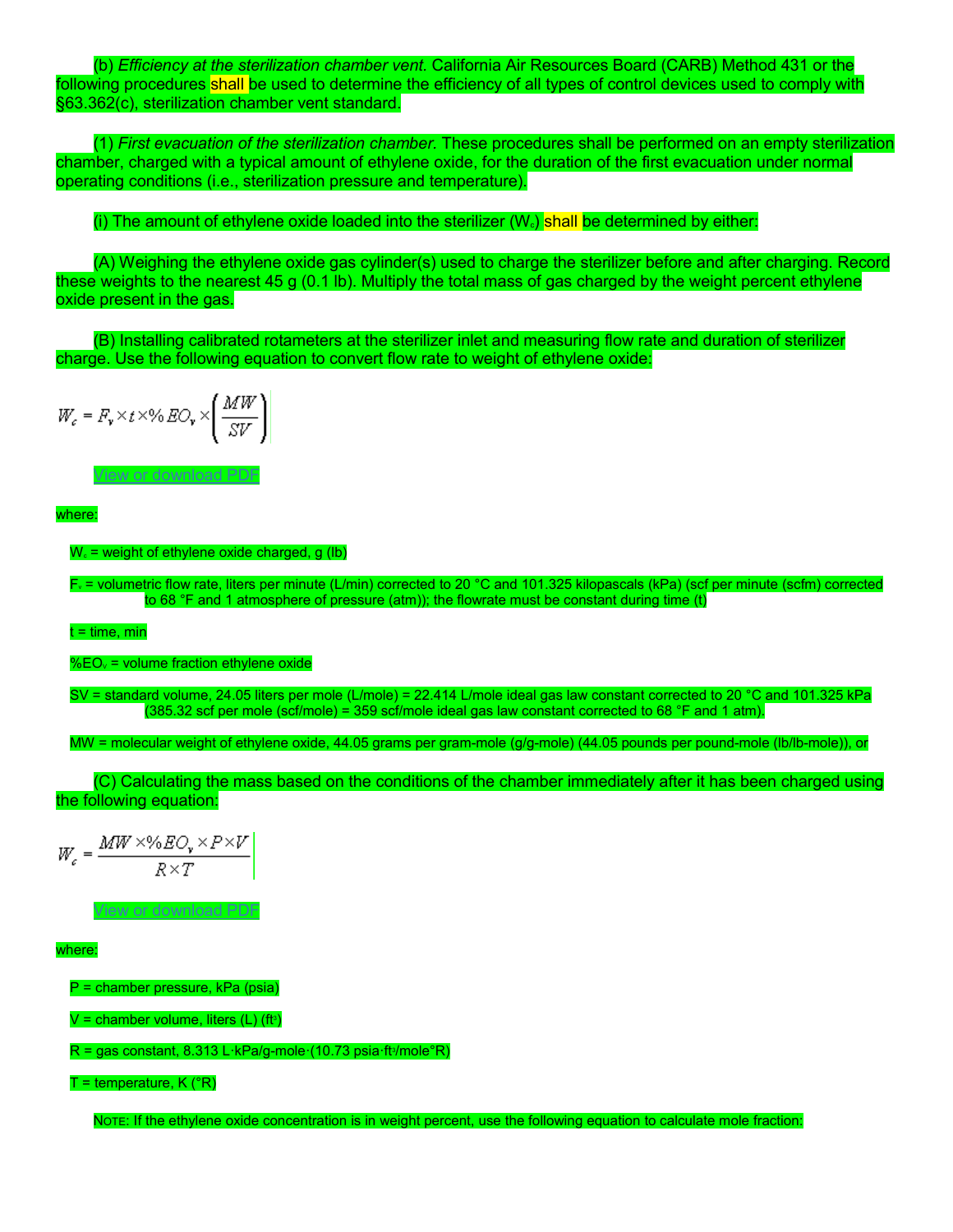$$
\%EO_{v} = \frac{W_{go}}{W_{go} + \left(W_{x} \times \frac{MW}{MW_{x}}\right)}
$$

[View or download PDF](https://www.ecfr.gov/graphics/pdfs/er06de94.026.pdf)

where:

 $W_{E0}$  = weight percent of ethylene oxide

 $W<sub>x</sub>$  = weight percent of compound in the balance of the mixture

 $MW<sub>x</sub>$  = molecular weight of compound in the balance gas mixture

(ii) The residual mass of ethylene oxide in the sterilizer shall be determined by recording the chamber temperature, pressure, and volume after the completion of the first evacuation and using the following equation:

 $W_r = \frac{MW \times \%EO_r \times P \times V}{R \times T}$ 

[View or download PDF](https://www.ecfr.gov/graphics/pdfs/er06de94.027.pdf)

where:

 $W<sub>r</sub>$  = weight of ethylene oxide remaining in chamber (after the first evacuation), in g (lb)

(iii) Calculate the total mass of ethylene oxide at the inlet to the control device (Wi) by subtracting the residual mass (W<sub>t</sub>) calculated in paragraph (b)(1)(ii) of this section from the charged weight (W<sub>s</sub>) calculated in paragraph  $(b)(1)(i)$  of this section.

(iv) The mass of ethylene oxide emitted from the control device outlet  $(W_0)$  shall be calculated by continuously monitoring the flow rate and concentration using the following procedure.

(A) Measure the flow rate through the control device exhaust continuously during the first evacuation using the procedure found in 40 CFR part 60, appendix A, Test Methods 2, 2A, 2C, or 2D, as appropriate. (Method 2D (using orifice plates or Roots type meters) is recommended for measuring flow rates from sterilizer control devices.) Record the flow rate at 1-minute intervals throughout the test cycle, taking the first reading within 15 seconds after time zero. Time zero is defined as the moment when the pressure in the sterilizer is released. Correct the flow to standard conditions (20 °C and 101.325 kPa (68 °F and 1 atm)) and determine the flow rate for the run as outlined in the test methods listed in paragraph (b) of this section.

(B) Test Method 18 or 25A, 40 CFR part 60, appendix A (hereafter referred to as Method 18 or 25A, respectively), shall be used to measure the concentration of ethylene oxide.

(*1*) Prepare a graph of volumetric flow rate versus time corresponding to the period of the run cycle. Integrate the area under the curve to determine the volume.

(*2*) Calculate the mass of ethylene oxide by using the following equation:

$$
W_o = C \times V \times \frac{MW}{SV} \times \frac{1}{10^6}
$$

[View or download PDF](https://www.ecfr.gov/graphics/pdfs/er02no01.002.pdf)

Where: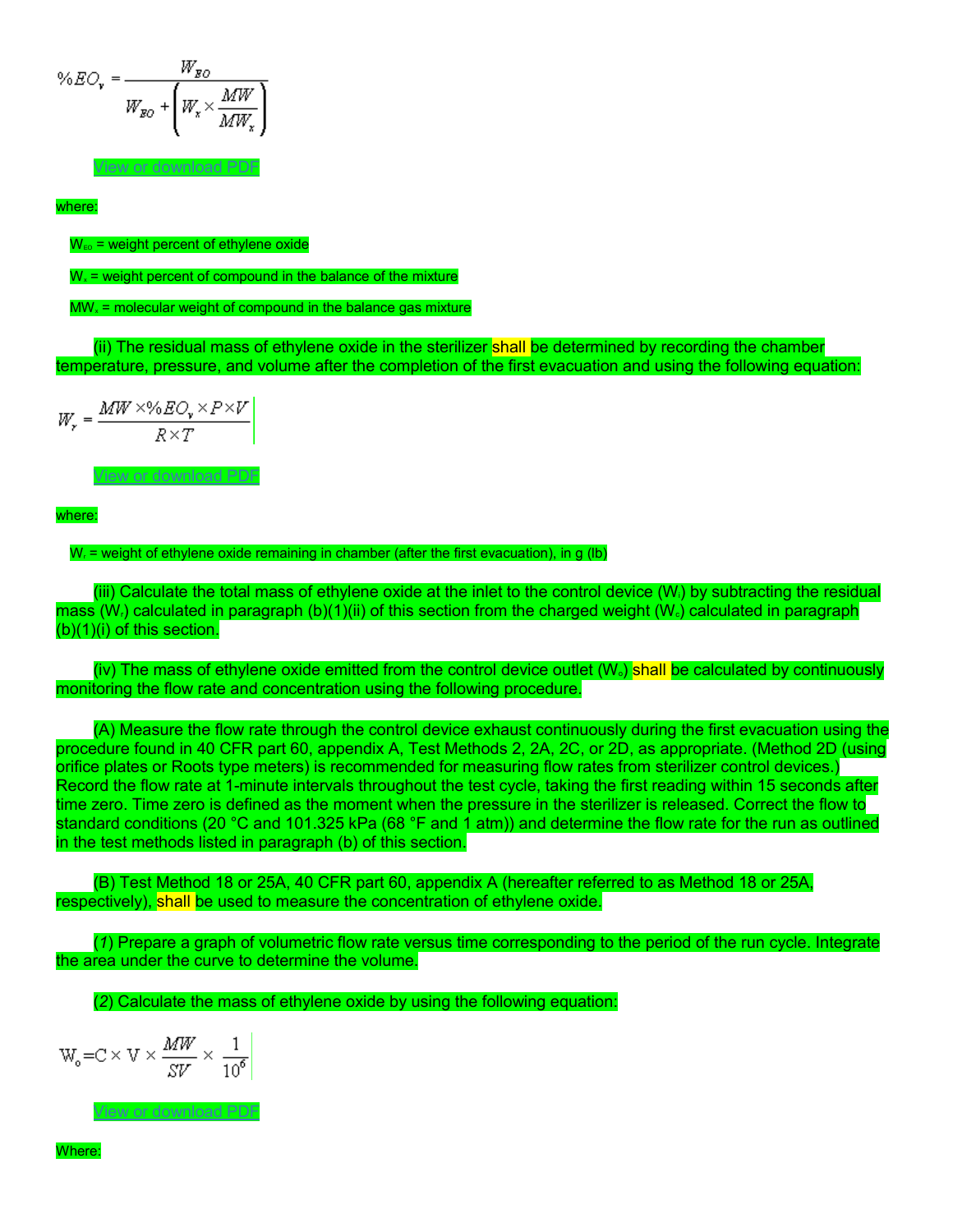C = concentration of ethylene oxide in ppmv

V = volume of gas exiting the control device corrected to standard conditions, L (ft $^3$ )

 $1/10<sup>6</sup>$  = correction factor L<sub>EO</sub>/10<sup>6</sup> L<sub>TOTAL GAS</sub> (ft<sup>3</sup><sub>EO</sub>/10<sup>6</sup> ft3<sub>TOTAL GAS</sub>)

(3) Calculate the efficiency by the equation in paragraph  $(b)(1)(v)$  of this section.

(C) [Reserved]

(v) Determine control device efficiency (% Eff) using the following equation:

$$
\% \mathit{Eff} = \frac{W_i - W_o}{W_i} \times 100
$$

[View or download PDF](https://www.ecfr.gov/graphics/pdfs/er06de94.030.pdf)

where:

% Eff = percent efficiency

 $W_i$  = mass flow rate into the control device

 $W<sub>o</sub>$  = mass flow rate out of the control device

(vi) Repeat the procedures in paragraphs (b)(1) (i) through (v) of this section three times. The arithmetic average percent efficiency of the three runs shall determine the overall efficiency of the control device.

(2) [Reserved]

(c) *Concentration determination.* The following procedures shall be used to determine the ethylene oxide concentration.

(1) *Parameter monitoring.* For determining the ethylene oxide concentration required in §63.364(e), follow the procedures in PS 8 or PS 9 in 40 CFR part 60, appendix B. Sources complying with PS 8 are exempt from the relative accuracy procedures in sections 2.4 and 3 of PS-8.

(2) *Initial compliance.* For determining the ethylene oxide concentration required in §63.363(c)(2), the procedures outlined in Method 18 or Method 25 A (40 CFR part 60, appendix A) shall be used. A Method 18 or Method 25A test consists of three 1-hour runs. If using Method 25A to determine concentration, calibrate and report Method 25A instrument results using ethylene oxide as the calibration gas. The arithmetic average of the ethylene oxide concentration of the three test runs shall determine the overall outlet ethylene oxide concentration from the control device.

(d) *Efficiency determination at the aeration room vent (not manifolded).* The following procedures shall be used to determine the efficiency of a control device used to comply with §63.362(d), the aeration room vent standard.

(1) Determine the concentration of ethylene oxide at the inlet and outlet of the control device using the procedures in Method 18 or 25A in 40 CFR part 60, appendix A. A test is comprised of three 1-hour runs.

(2) Determine control device efficiency (% Eff) using the following equation:

$$
\%\ \mathrm{Eff}{=}\frac{\mathrm{W_{i}-W_{o}}}{\mathrm{W_{i}}}\times100
$$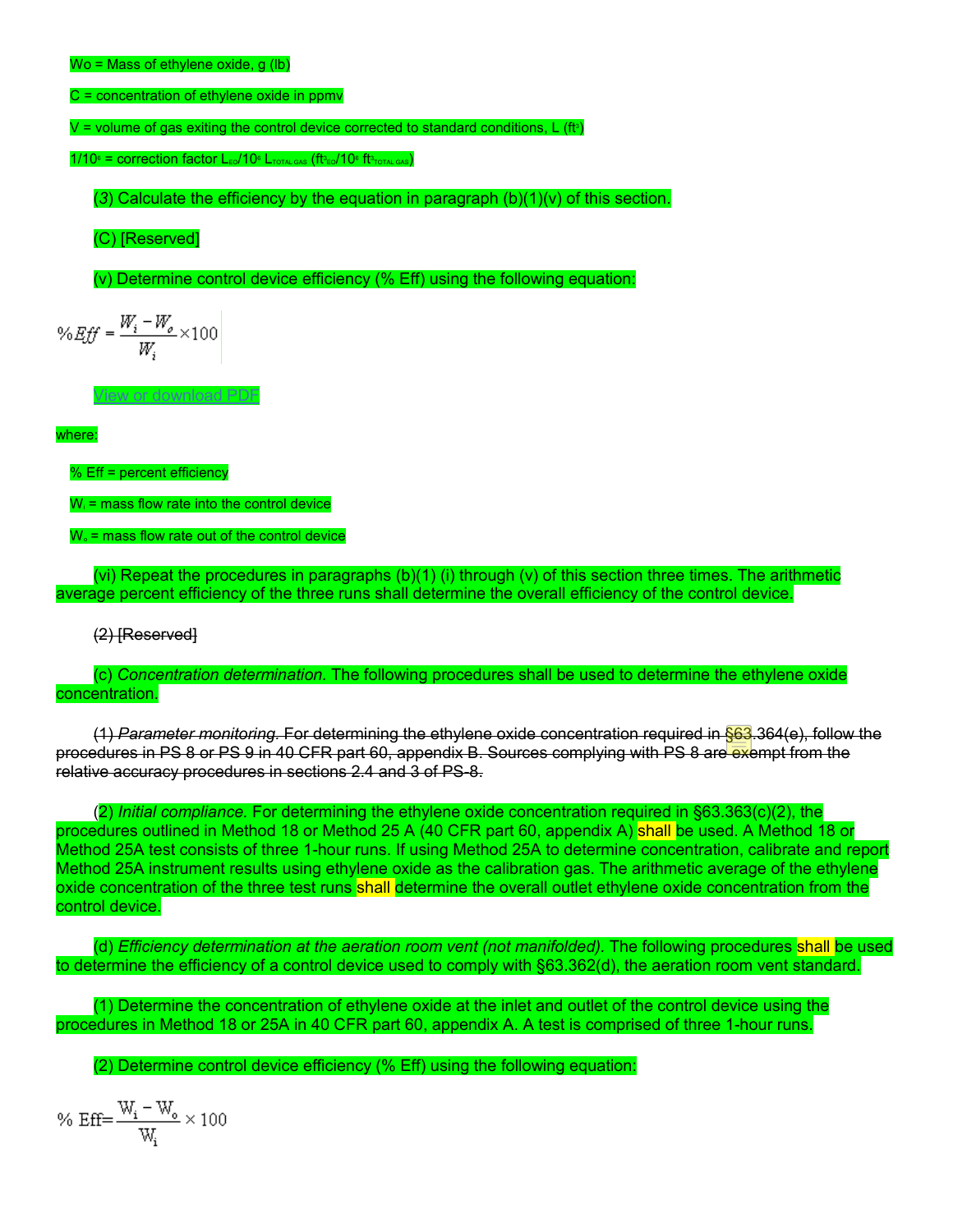#### Where:

% Eff = percent efficiency

 $W_i$  = mass flow rate into the control device

#### $W<sub>o</sub>$  = mass flow rate out of the control device

(3) Repeat the procedures in paragraphs (d)(1) and (2) of this section three times. The arithmetic average percent efficiency of the three runs shall determine the overall efficiency of the control device.

(e) *Determination of baseline parameters for acid-water scrubbers.* The procedures in this paragraph shall be used to determine the monitored parameters established in §63.363(b), (d), or (e) for acid-water scrubbers and to monitor the parameters as established in §63.364(b).

(1) *Ethylene glycol concentration.* For determining the ethylene glycol concentration, the facility owner or operator shall establish the maximum ethylene glycol concentration as the ethylene glycol concentration averaged over three test runs; the sampling and analysis procedures in ASTM D 3695-88, Standard Test Method for Volatile Alcohols in Water By Direct Aqueous-Injection Gas Chromatography, (incorporated by reference—see §63.14) shall be used to determine the ethylene glycol concentration.

(2) *Scrubber liquor tank level.* For determining the scrubber liquor tank level, the sterilization facility owner or operator shall establish the maximum liquor tank level based on a single measurement of the liquor tank level during one test run.

### (f) [Reserved]

(g) An owner or operator of a sterilization facility seeking to demonstrate compliance with the standards found at §63.362(c), (d), or (e) with a control device other than an acid-water scrubber or catalytic or thermal oxidation unit shall provide to the Administrator the information requested under §63.363(f). The owner or operator shall submit: a description of the device; test results collected in accordance with §63.363(f) verifying the performance of the device for controlling ethylene oxide emissions to the atmosphere to the levels required by the applicable standards; the appropriate operating parameters that will be monitored; and the frequency of measuring and recording to establish continuous compliance with the standards. The monitoring plan submitted identifying the compliance monitoring is subject to the Administrator's approval. The owner or operator of the sterilization facility shall install, calibrate, operate, and maintain the monitor(s) approved by the Administrator based on the information submitted by the owner or operator. The owner or operator shall include in the information submitted to the Administrator proposed performance specifications and quality assurance procedures for their monitors. The Administrator may request further information and **shall** approve appropriate test methods and procedures.

(h) An owner or operator of a sterilization facility seeking to demonstrate compliance with the requirements of §63.363 or §63.364, with a monitoring device or procedure other than a gas chromatograph or a flame ionization analyzer, shall provide to the Administrator information describing the operation of the monitoring device or procedure and the parameter(s) that would demonstrate continuous compliance with each operating limit. The Administrator may request further information and will specify appropriate test methods and procedures.

[59 FR 62589, Dec. 6, 1994, as amended at 66 FR 55584, Nov. 2, 2001; 79 FR 11283, Feb. 27, 2014]

### **L** [Back to Top](https://www.ecfr.gov/cgi-bin/text-idx?SID=fa23413a701b00b8ded2a0ec8d450156&mc=true&node=sp40.11.63.o&rgn=div6#_top)

### **§63.366 Reporting requirements.**

(a) The owner or operator of a source subject to the emissions standards in §63.362 shall fulfill all reporting requirements in §§63.10(a), (d), (e), and (f) of subpart A, according to the applicability in Table 1 of §63.360. These reports will be made to the Administrator at the appropriate address identified in §63.13 of subpart A of this part.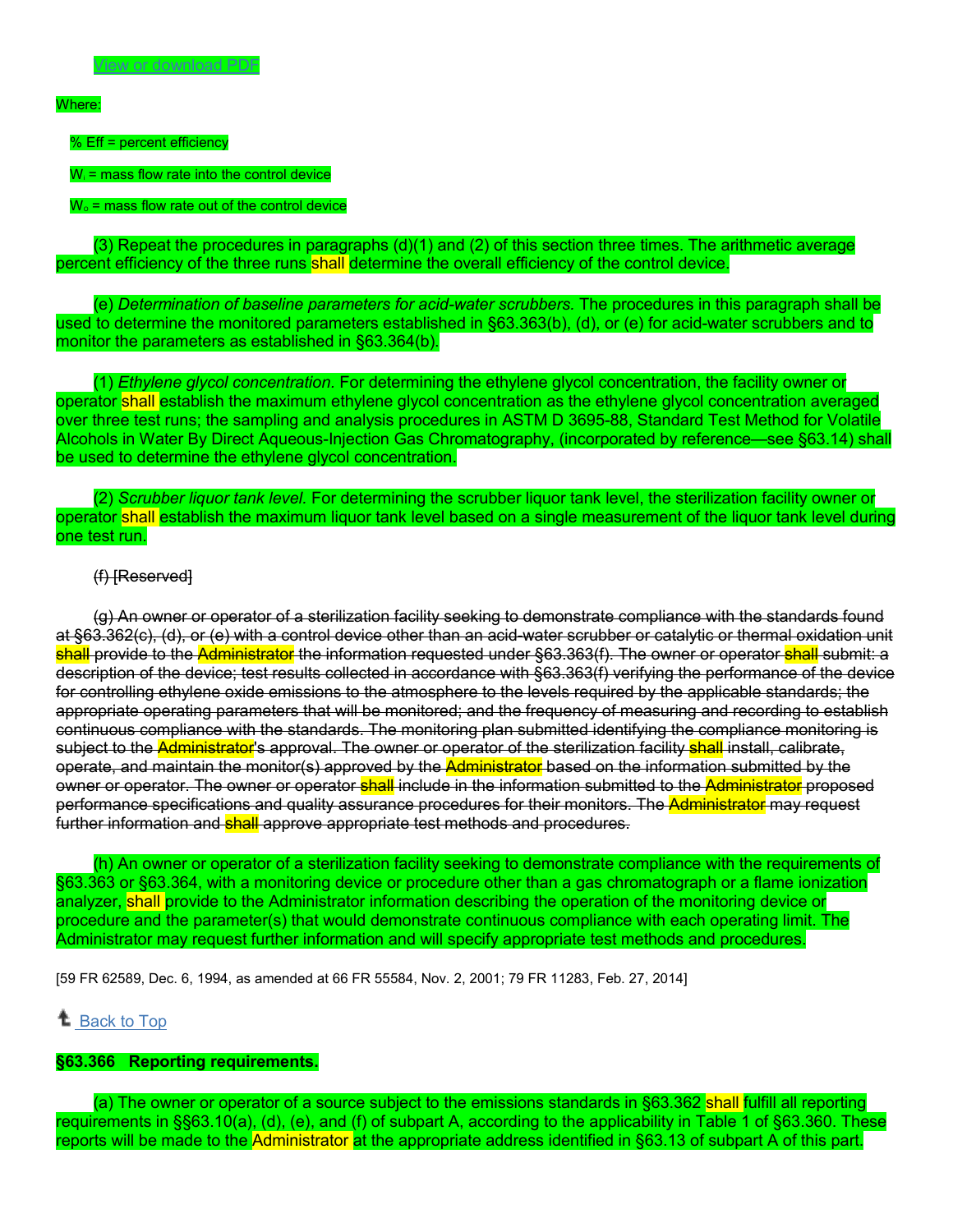#### (1) Reports required by subpart A and this section may be sent by U.S. mail, fax, or by another courier.

(i) Submittals sent by U.S. mail **shall** be postmarked on or before the specified date.

(ii) Submittals sent by other methods shall be received by the **Administrator** on or before the specified date.

(2) If acceptable to both the Administrator and the owner or operator of a source, reports may be submitted on electronic media.

(3) Content and submittal dates for deviations and monitoring system performance reports. All deviations and monitoring system performance reports and all summary reports, if required per §63.10(e)(3)(vii) and (viii), shall be delivered or postmarked within 30 days following the end of each calendar half or quarter as appropriate (see §63.10(e)(3)(i) through (iv) for applicability). Written reports of deviations from an operating limit shall include all information required in §63.10(c)(5) through (13), as applicable in Table 1 of §63.360, and information from any calibration tests in which the monitoring equipment is not in compliance with PS 9 or the method used for temperature calibration. The written report shall also include the name, title, and signature of the responsible official who is certifying the accuracy of the report. When no deviations have occurred or monitoring equipment has not been inoperative, repaired, or adjusted, such information shall be stated in the report.

(b) *Construction and reconstruction.* The owner or operator of each source using 10 tons shall fulfill all requirements for construction or reconstruction of a source in §63.5 of subpart A of this part, according to the applicability in Table 1 of §63.360, and in this paragraph.

(1) *Applicability.* (i) This paragraph and §63.5 of subpart A of this part implement the preconstruction review requirements of section 112(i)(1) for sources subject to these emissions standards. In addition, this paragraph and §63.5 of subpart A of this part include other requirements for constructed and reconstructed sources that are or become subject to these emissions standards.

(ii) After the effective date, the requirements in this section and in §63.5 of subpart A of this part apply to owners or operators who construct a new source or reconstruct a source subject to these emissions standards after December 6, 1994. New or reconstructed sources subject to these emissions standards with an initial startup date before the effective date are not subject to the preconstruction review requirements specified in paragraphs (b) (2) and (3) of this section and §63.5(d) (3) and (4) and (e) of subpart A of this part.

(2) After the effective date, whether or not an approved permit program is effective in the State in which a source is (or would be) located, no person may construct a new source or reconstruct a source subject to these emissions standards, or reconstruct a source such that the source becomes a source subject to these emissions standards, without obtaining advance written approval from the Administrator in accordance with the procedures specified in paragraph (b)(3) of this section and §63.5(d) (3) and (4) and (e) of subpart A of this part.

(3) *Application for approval of construction or reconstruction.* The provisions of paragraph (b)(3) of this section and §63.5(d) (3) and (4) of subpart A of this part implement section 112(i)(1) of the Act.

(i) *General application requirements.* (A) An owner or operator who is subject to the requirements of paragraph (b)(2) of this section shall submit to the Administrator an application for approval of the construction of a new source subject to these emissions standards, the reconstruction of a source subject to these emissions standards, or the reconstruction of a source such that the source becomes a source subject to these emissions standards. The application shall be submitted as soon as practicable before the construction or reconstruction is planned to commence (but not sooner than the effective date) if the construction or reconstruction commences after the effective date. The application shall be submitted as soon as practicable before the initial startup date but no later than 60 days after the effective date if the construction or reconstruction had commenced and the initial startup date had not occurred before the effective date. The application for approval of construction or reconstruction may be used to fulfill the initial notification requirements of paragraph (c)(1)(iii) of this section. The owner or operator may submit the application for approval well in advance of the date construction or reconstruction is planned to commence in order to ensure a timely review by the Administrator and that the planned commencement date will not be delayed.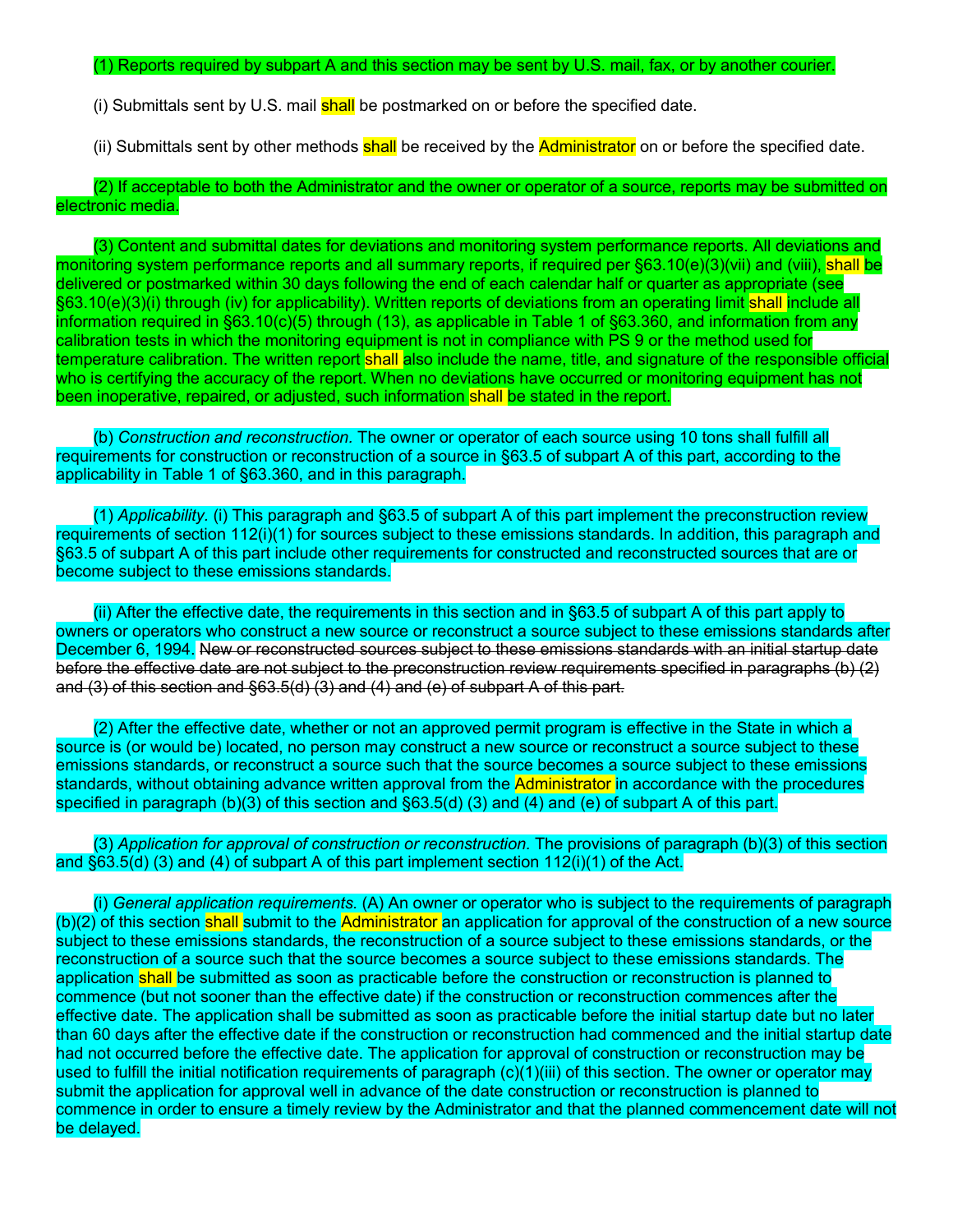(B) A separate application shall be submitted for each construction or reconstruction. Each application for approval of construction or reconstruction shall include at a minimum:

## (*1*) The applicant's name and address.

(*2*) A notification of intention to construct a new source subject to these emissions standards or make any physical or operational change to a source subject to these emissions standards that may meet or has been determined to meet the criteria for a reconstruction, as defined in §63.2 of subpart A of this part.

(*3*) The address (i.e., physical location) or proposed address of the source.

(*4*) An identification of the relevant standard that is the basis of the application.

(*5*) The expected commencement date of the construction or reconstruction.

(*6*) The expected completion date of the construction or reconstruction.

(*7*) The anticipated date of (initial) startup of the source.

(*8*) The type and quantity of hazardous air pollutants emitted by the source, reported in units and averaging times and in accordance with the test methods specified in the standard, or if actual emissions data are not yet available, an estimate of the type and quantity of hazardous air pollutants expected to be emitted by the source reported in units and averaging times specified. The owner or operator may submit percent reduction information, if the standard is established in terms of percent reduction. However, operating parameters, such as flow rate, shall be included in the submission to the extent that they demonstrate performance and compliance.

# (*9*) Other information as specified in paragraph (b)(3)(ii) of this section and §63.5(d)(3) of subpart A of this part.

(C) An owner or operator who submits estimates or preliminary information in place of the actual emissions data and analysis required in paragraphs (b)(3)(i)(B)(*8*) and (ii) of this section shall submit the actual, measured emissions data and other correct information as soon as available but no later than with the notification of compliance status required in paragraph (c)(2) of this section.

(ii) *Application for approval of construction.* Each application for approval of construction shall include, in addition to the information required in paragraph (b)(3)(i)(B) of this section, technical information describing the proposed nature, size, design, operating design capacity, and method of operation of the source subject to these emissions standards, including an identification of each point of emission for each hazardous air pollutant that is emitted (or could be emitted) and a description of the planned air pollution control system (equipment or method) for each emission point. The description of the equipment to be used for the control of emissions shall include each control device for each hazardous air pollutant and the estimated control efficiency (percent) for each control device. The description of the method to be used for the control of emissions shall include an estimated control efficiency (percent) for that method. Such technical information shall include calculations of emission estimates in sufficient detail to permit assessment of the validity of the calculations. An owner or operator who submits approximations of control efficiencies under paragraph (b)(3) of this section shall submit the actual control efficiencies as specified in paragraph (b)(3)(i)(C) of this section.

(4) *Approval of construction or reconstruction based on prior State preconstruction review.* (i) The Administrator may approve an application for construction or reconstruction specified in paragraphs (b)(2) and (3) of this section and §63.5(d)(3) and (4) of subpart A of this part if the owner or operator of a new or reconstructed source who is subject to such requirement demonstrates to the Administrator's satisfaction that the following conditions have been (or will be) met:

(A) The owner or operator of the new or reconstructed source subject to these emissions standards has undergone a preconstruction review and approval process in the State in which the source is (or would be) located before the effective date and has received a federally enforceable construction permit that contains a finding that the source will meet these emissions standards as proposed, if the source is properly built and operated;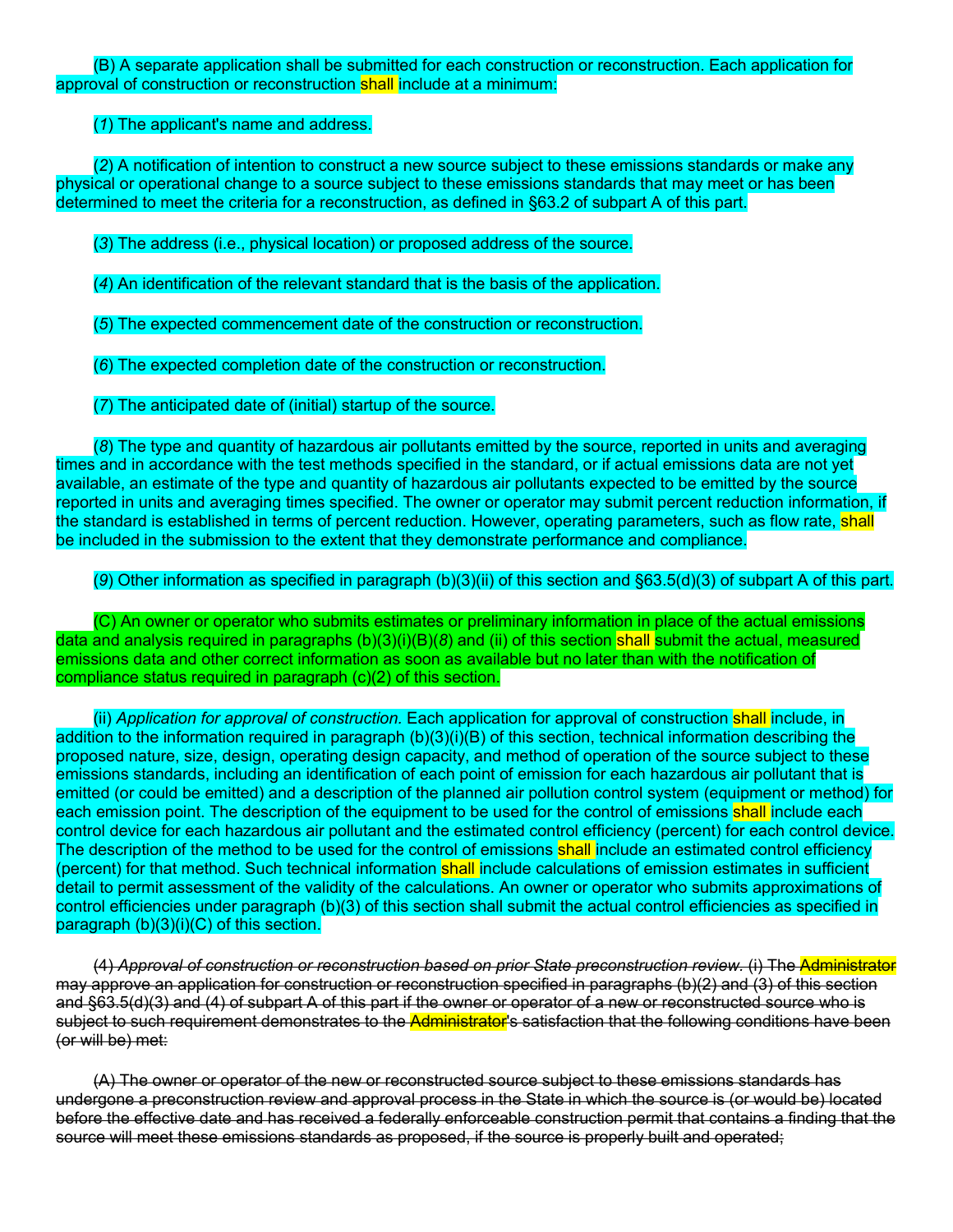(B) In making its finding, the State has considered factors substantially equivalent to those specified in §63.5(e)(1) of subpart A of this part.

(ii) The owner or operator shall submit to the Administrator the request for approval of construction or reconstruction no later than the application deadline specified in paragraph (b)(3)(i) of this section. The owner or operator shall include in the request information sufficient for the Administrator's determination. The Administrator will evaluate the owner or operator's request in accordance with the procedures specified in §63.5 of subpart A of this part. The Administrator may request additional relevant information after the submittal of a request for approval of construction or reconstruction.

(c) *Notification requirements.* The owner or operator of each source subject to the emissions standards in §63.362 shall fulfill all notification requirements in §63.9 of subpart A of this part, according to the applicability in Table 1 of §63.360, and in this paragraph.

(1) *Initial notifications.* (i)(A) If a source that otherwise would be subject to these emissions standards subsequently increases its use of ethylene oxide within any consecutive 12-month period after December 6, 1996, such that the source becomes subject to these emissions standards or other requirements, such source shall be subject to the notification requirements of §63.9 of subpart A of this part.

(B) Sources subject to these emissions standards may use the application for approval of construction or reconstruction under paragraph (b)(3)(ii) of this section and §63.5(d) (3) of subpart A of this part, respectively, if relevant to fulfill the initial notification requirements.

(ii) The owner or operator of a new or reconstructed source subject to these emissions standards that has an initial startup date after the effective date and for which an application for approval of construction or reconstruction is required under paragraph (b)(3) of this section and §63.5(d) (3) and (4) of subpart A of this part shall provide the following information in writing to the Administrator:

(A) A notification of intention to construct a new source subject to these emissions standards, reconstruct a source subject to these emissions standards, or reconstruct a source such that the source becomes a source subject to these emissions standards with the application for approval of construction or reconstruction as specified in paragraph (b)(3)(i)(A) of this section;

(B) A notification of the date when construction or reconstruction was commenced, submitted simultaneously with the application for approval of construction or reconstruction, if construction or reconstruction was commenced before the effective date of these standards;

(C) A notification of the date when construction or reconstruction was commenced, delivered or postmarked not later than 30 days after such date, if construction or reconstruction was commenced after the effective date of these standards;

(D) A notification of the anticipated date of startup of the source, delivered or postmarked not more than 60 days nor less than 30 days before such date; and

(E) A notification of the actual date of initial startup of the source, delivered or postmarked within 15 calendar days after that date.

(iii) After the effective date, whether or not an approved permit program is effective in the State in which a source subject to these emissions standards is (or would be) located, an owner or operator who intends to construct a new source subject to these emissions standards or reconstruct a source subject to these emissions standards, or reconstruct a source such that it becomes a source subject to these emissions standards, shall notify the Administrator in writing of the intended construction or reconstruction. The notification shall be submitted as soon as practicable before the construction or reconstruction is planned to commence (but no sooner than the effective date of these standards) if the construction or reconstruction commences after the effective date of the standard. The notification shall be submitted as soon as practicable before the initial startup date but no later than 60 days after the effective date of this standard if the construction or reconstruction had commenced and the initial startup date has not occurred before the standard's effective date. The notification shall include all the information required for an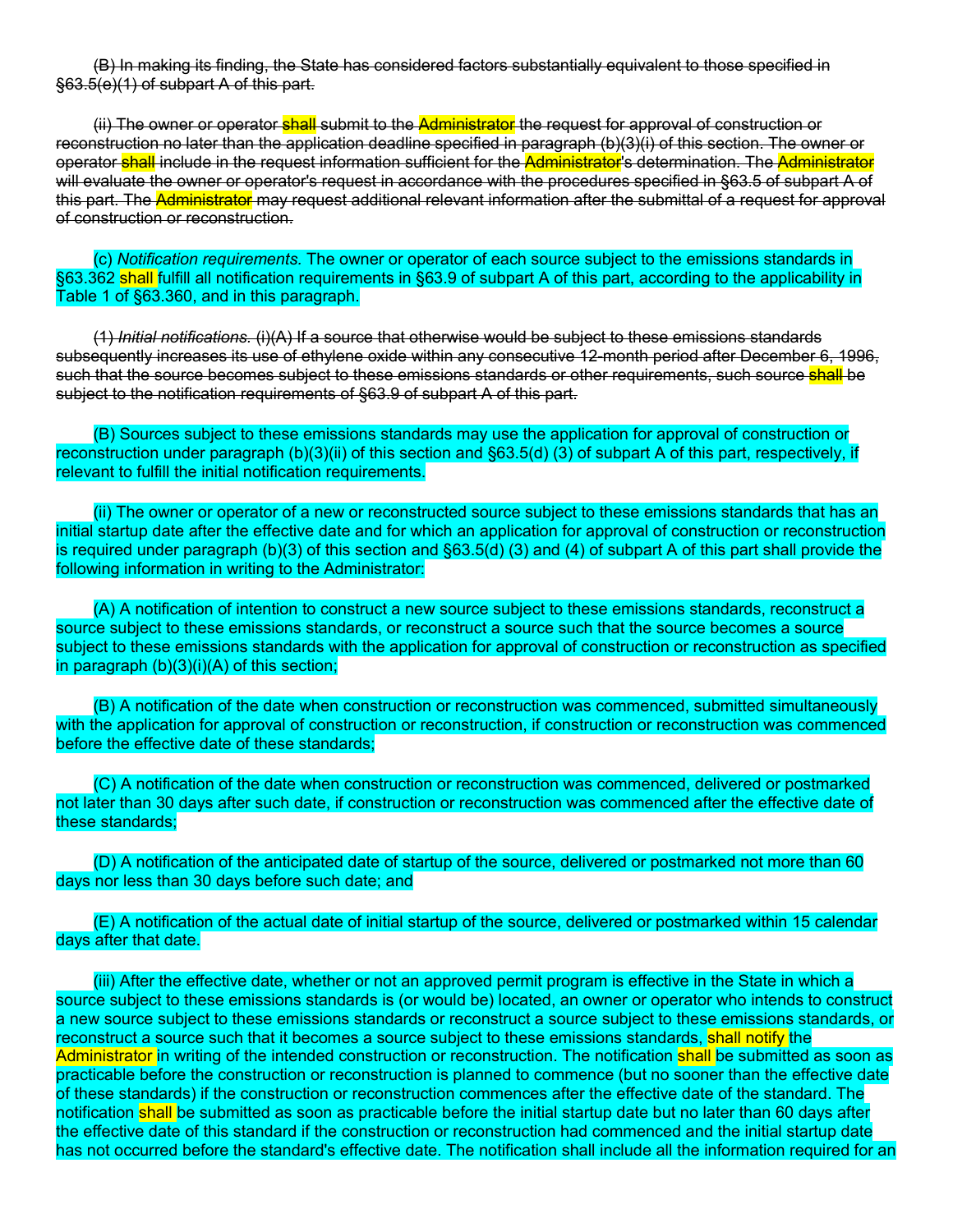application for approval of construction or reconstruction as specified in paragraph (b)(3) of this section and §63.5(d)(3) and (4) of subpart A of this part. For sources subject to these emissions standards, the application for approval of construction or reconstruction may be used to fulfill the initial notification requirements of §63.9 of subpart A of this part.

(2) If an owner or operator of a source subject to these emissions standards submits estimates or preliminary information in the application for approval of construction or reconstruction required in paragraph (b)(3)(ii) of this section and §63.5(d)(3) of subpart A of this part, respectively, in place of the actual emissions data or control efficiencies required in paragraphs (b)(3)(i)(B)(8) and (ii) of this section, the owner or operator shall submit the actual emissions data and other correct information as soon as available but no later than with the initial notification of compliance status.

(3) The owner or operator of any existing sterilization facility subject to this subpart shall also include the amount of ethylene oxide used during the previous consecutive 12-month period in the initial notification report required by §63.9(b)(2) and (3) of subpart A of this part. For new sterilization facilities subject to this subpart, the amount of ethylene oxide used shall be an estimate of expected use during the first consecutive 12-month period of operation.

[59 FR 62589, Dec. 6, 1994, as amended at 66 FR 55585, Nov. 2, 2001]

# *L* [Back to Top](https://www.ecfr.gov/cgi-bin/text-idx?SID=fa23413a701b00b8ded2a0ec8d450156&mc=true&node=sp40.11.63.o&rgn=div6#_top)

### **§63.367 Recordkeeping requirements.**

(a) The owner or operator of a source subject to §63.362 shall comply with the recordkeeping requirements in §63.10(b) and (c), according to the applicability in Table 1 of §63.360, and in this section. All records required to be maintained by this subpart or a subpart referenced by this subpart shall be maintained in such a manner that they can be readily accessed and are suitable for inspection. The most recent 2 years of records shall be retained onsite or shall be accessible to an inspector while onsite. The records of the preceding 3 years, where required, may be retained offsite. Records may be maintained in hard copy or computer-readable form including, but not limited to, on paper, microfilm, computer, computer disk, magnetic tape, or microfiche.

(b) The owners or operators of a source using 1 to 10 tons not subject to §63.362 shall maintain records of ethylene oxide use on a 12-month rolling average basis (until the source changes its operations to become a source subject to §63.362).

(c) The owners or operators of a source using less than 1 ton shall maintain records of ethylene oxide use on a 12-month rolling average basis (until the source changes its operations to become a source subject to §63.362).

(d) The owners or operators complying with §63.363(b) (4) shall maintain records of the compliance test, data analysis, and if catalyst is replaced, proof of replacement.

[66 FR 55585, Nov. 2, 2001]

 $\triangle$  [Back to Top](https://www.ecfr.gov/cgi-bin/text-idx?SID=fa23413a701b00b8ded2a0ec8d450156&mc=true&node=sp40.11.63.o&rgn=div6#_top)

# **§63.368 Implementation and enforcement.**

(a) This subpart can be implemented and enforced by the U.S. EPA, or a delegated authority such as the applicable State, local, or Tribal agency. If the U.S. EPA Administrator has delegated authority to a State, local, or Tribal agency, then that agency, in addition to the U.S. EPA, has the authority to implement and enforce this subpart. Contact the applicable U.S. EPA Regional Office to find out if implementation and enforcement of this subpart is delegated to a State, local, or Tribal agency.

(b) In delegating implementation and enforcement authority of this subpart to a State, local, or Tribal agency under subpart E of this part, the authorities contained in paragraph (c) of this section are retained by the Administrator of U.S. EPA and cannot be transferred to the State, local, or Tribal agency.